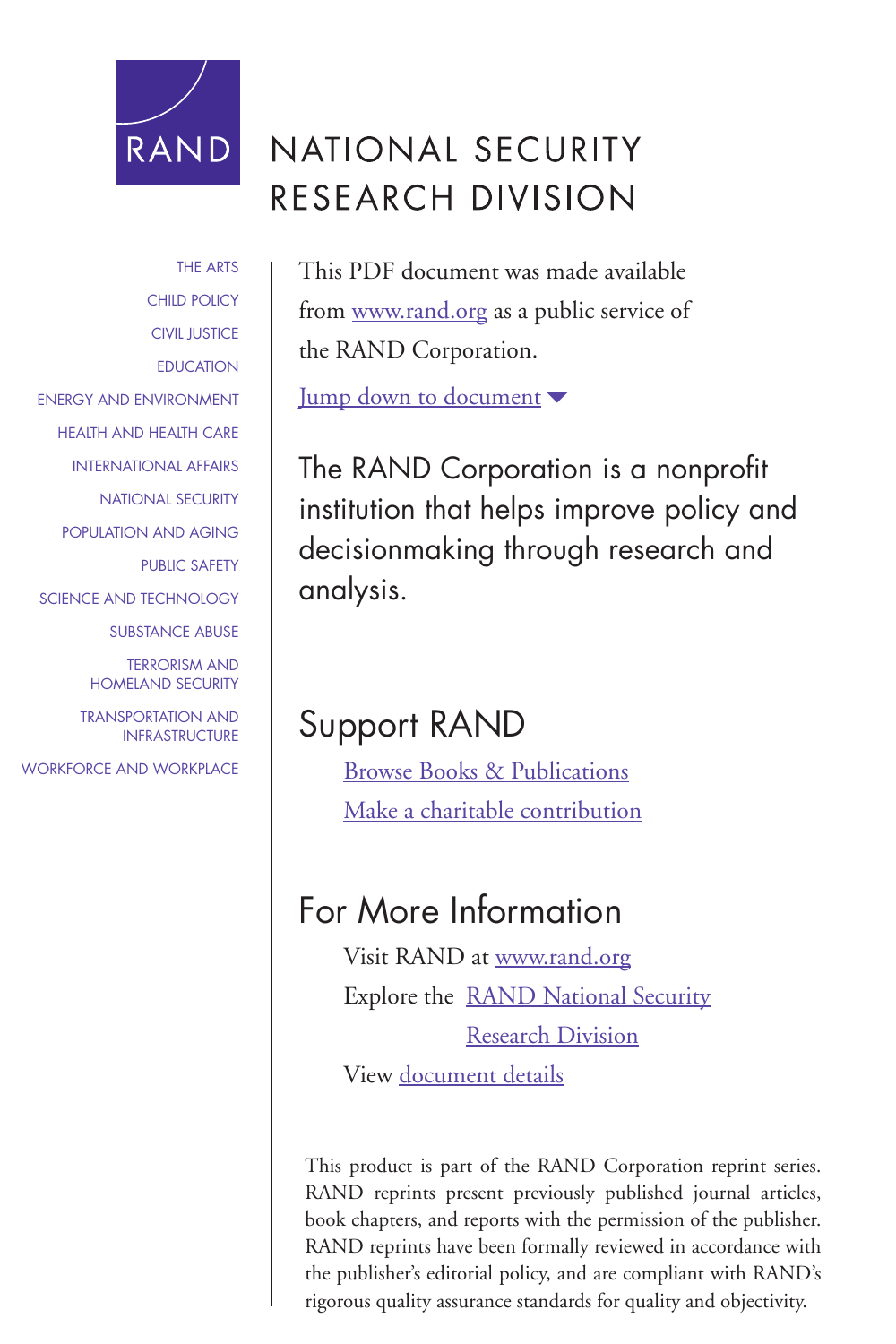## **2**

## <span id="page-1-0"></span>military Transformation? Which Transformation, and What Lies ahead?

*Paul K. Davis*

THE TERM "military transformation" should simply be understood to mean "profound change" in military affairs.<sup>1</sup> It need not imply rapid or across-the-board change, nor the discarding of that which continues to work well. The changes, however, should be dramatic rather than mere improvements on the margin such as modestly better aircraft, tanks, or ships. Transformation is a process with no simple end point.<sup>2</sup>

Military transformations are only sometimes successful; they can even be distinctly counterproductive because militaries often embrace concepts too strongly and uncritically.<sup>3</sup> Since mistakes are to be expected, hedging and course correction are basic ingredients in successful transformation.

This chapter discusses military transformation across the eight years of the George W. Bush administration, particularly those in which Donald Rumsfeld was secretary of defense. The chapter begins with the 1990s for context and ends with thoughts on what lies ahead. Substantial further transformation will be *essential*  in the years ahead, although perhaps under a different name and with a different character from that anticipated at the turn of the century.

#### **BACKGROUND**

#### **Origins of the Transformation Concept**

The origins of recent U.S. military transformation are decades in the past. The technologies underlying precision weapons and stealth, and the emphasis on rapidly deployable expeditionary forces, trace back to the late 1970s. The potential of new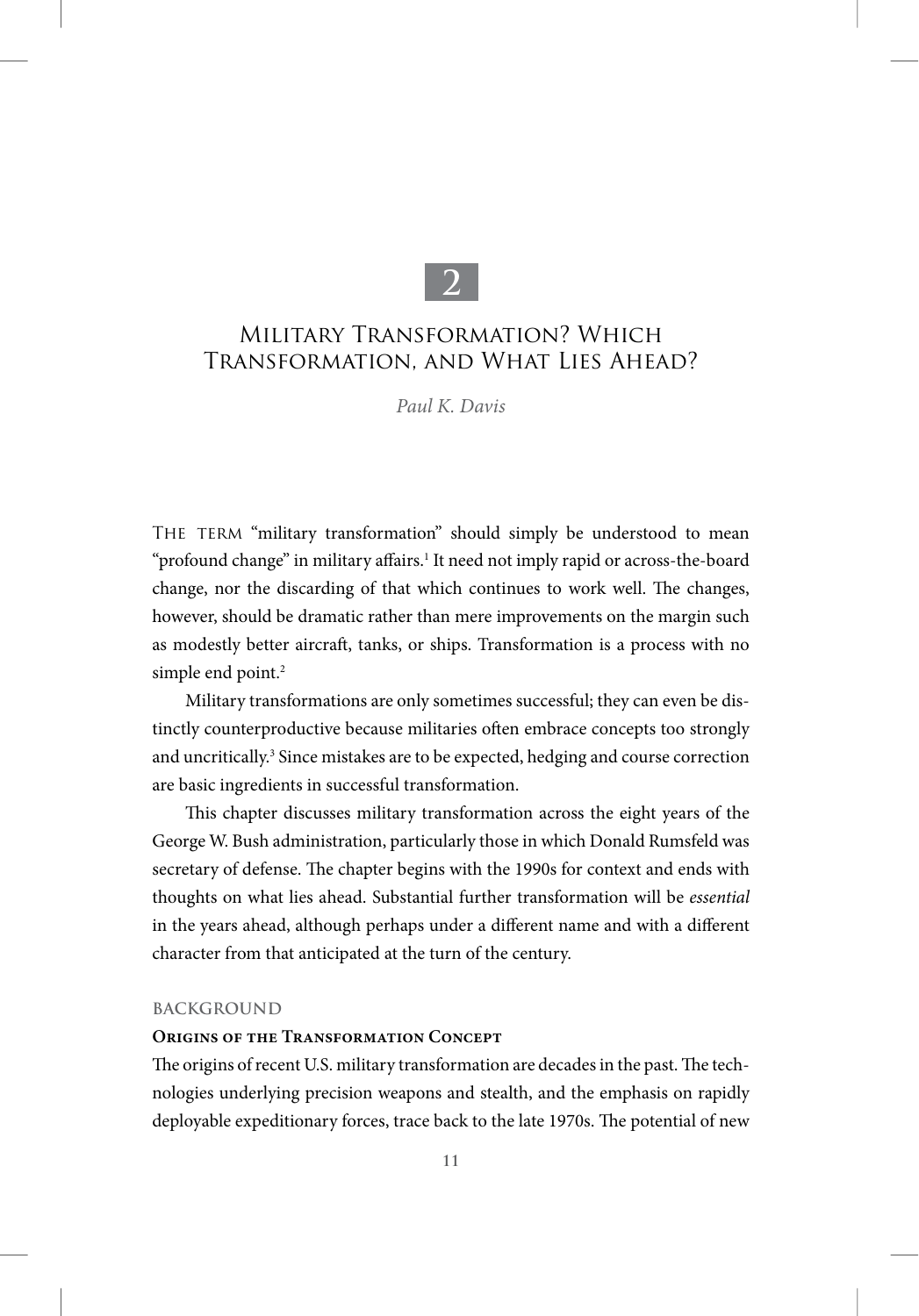technology was a major theme in the Iklé-Wohlstetter *Discriminate Deterrence*  study of 1988.<sup>4</sup> The transformation-related developments between 1975 and 2008 occurred across nine different defense secretaries and five presidents.

Discussion of military transformation per se began in the mid- to late 1990s, following debate about an impending revolution in military affairs (RMA). The Department of Defense's (DoD) director of Net Assessment Andrew Marshall and his staff nurtured much of the RMA work. As of 1994, Secretary William Perry and Vice Chairman Adm. William Owens also championed RMA thinking. The idea of an RMA is that technological developments sometimes make possible a qualitative change in the nature of warfare. Examples include the advents of aircraft carriers, blitzkrieg warfare, and nuclear weapons. An RMA usually involves major changes in technology, doctrine, and organization. RMAs often render obsolete some previous forms of warfare, as when aircraft carriers supplanted battleships.<sup>5</sup> In the context of the early 1990s, it seemed evident to some of us that profound changes were possible because of precision fires, stealth technology, and information systems.

All of this may seem banal today, but as of 1990, airpower was treated by most officers and analysts as valuable but not decisive. Very few aircraft had precision weapons, even though laser-guided bombs had been developed during the Vietnam War. The army had not yet demonstrated the large-scale maneuver operations developed under the AirLand Battle doctrine of the 1980s, and most ground force analysis still used models of pure head-on-head attrition warfare. The new stealthy aircraft (F-117s) had not seen combat, and unmanned aerial vehicles were not yet in play (except by Israel). Computers, communications, and information displays were still primitive. The first Internet browser (Mosaic) would not appear until 1992, and military information technology would lag that of the civilian world by years.

#### **Bullish Views as of the Early 1990s**

RMA discussion was a way to pull together a picture of what was happening or should happen to give it some coherence, historical context, and drama. Many of those doing the innovating, however, seldom used the terms "RMA" or "transformation." They were intent on creative but pragmatic problem solving. So, also, analysts tended to avoid overstatement. A RAND compendium in 1994 reflected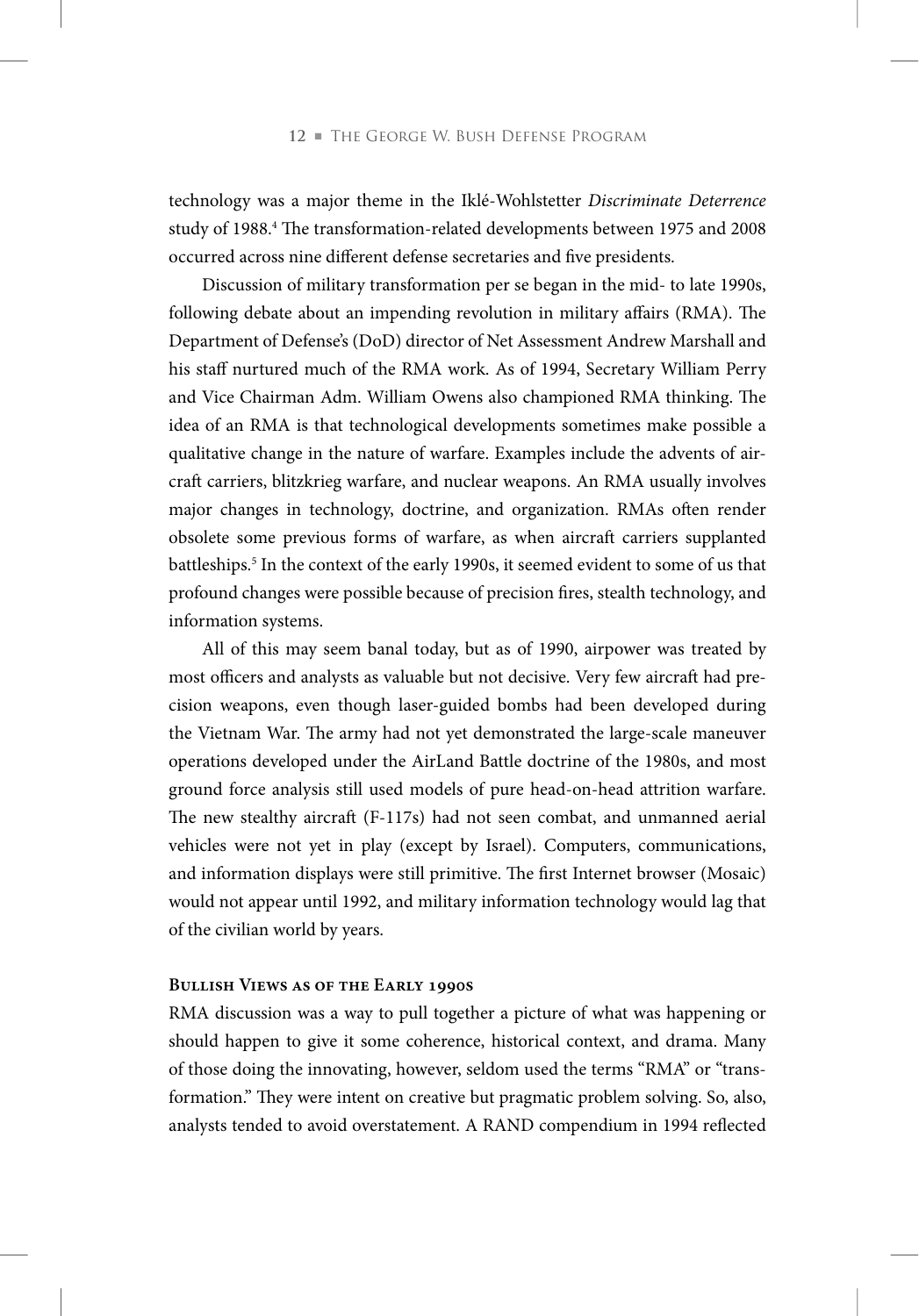on what was in the air for future defense planning.6 Although avoiding the language of revolution, it explicitly challenged DoD's then-current planning approach,<sup>7</sup> which seemed cold-warish in its constructs and insufficiently appreciative of technological change. Drawing on research sponsored by the Office of the Secretary of Defense (OSD), the Joint Staff, air force, and army, the book recommended:

- *Capabilities-Based Planning (CBP).* DoD should move away from planning for specific threat scenarios (with, for example, specified adversaries, allies, time lines, strategies)*.* Given inherent uncertainties, planning should focus on providing the capabilities needed for adaptiveness in real crises and conflicts.
- *Exploit Airpower's Potential.* Airpower was coming into its own by virtue of precision weapons and stealth technology, but achieving the potential would require major investments in modern precision weapons, stealth, and suppression of air defenses, and fundamental changes of attitude and doctrine.
- *Restructure the Force Units.* DoD should rethink all "major formations" (divisions, carrier battle groups, air wings, and Marine amphibious groups) with an eye on smaller building-block units exploiting modern technology.
- *Plan Expeditionary Forces.* A focus in planning should be rapid expeditionary capability and a generic campaign plan that would be distinctly joint, would exploit airpower early, would include a ground campaign, and would then have a stabilization campaign demanding large numbers of ground forces.
- *Pursue Ballistic Missile Defense (BMD).* Despite the challenges, BMDs, both global and tactical, should be pursued through research, development, and in some cases deployment.
- *Anticipate Adversary Tactics.* The United States should anticipate that its adversaries would seek to avoid direct engagements, offset U.S. strengths, and deter U.S. action. These efforts, which later came to be called *asymmetric strategies*, would include: making access difficult; avoiding road marches in favor of using infantry in cities, mountains, and forests; attacking the U.S. homeland; using influence operations to manipulate the strategic context; and adopting irregular warfare. All of this would occur in the shadow of weapons of mass destruction (WMD).
- *Operations Other than War.* The United States should be prepared for possible operations other than war, including insurgencies.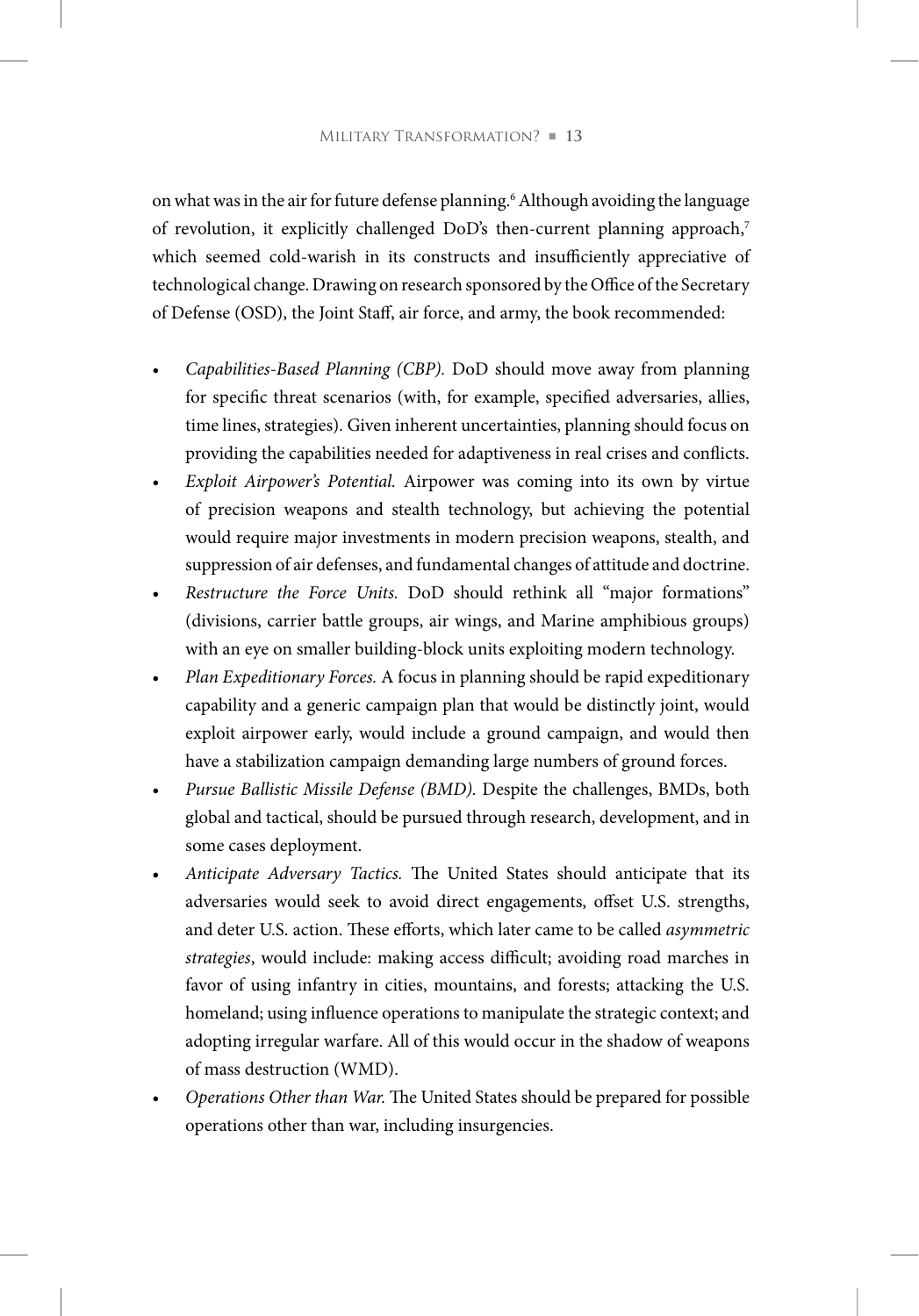Looking back at this snapshot of early-1990s' thinking, and despite the prescient observations, some embarrassing omissions are obvious—a reminder of how think tanks get only some things right. In particular, the book had nothing to say about (1) networking, (2) netwar, (3) the potential for a *large* terrorist attack on the United States, (4) a "long war" against international Islamist extremists, or (5) what is now called *hybrid* warfare. Despite the omissions, the above list demonstrates how long the roots of much transformation have been.

#### **tHe latter part oF tHe decade: 1995–2000**

#### **Joint Vision 2010 and the First Quadrennial Defense Review**

By 1996 the Joint Staff under Gen. John Shalikashvilli and Adm. William Owens was urging the embrace of RMA-type ideas. Its *Joint Vision 2010* made a worldwide stir because of its ambitiousness.<sup>8</sup> The other principal champion was Secretary of Defense William Perry (1994–1997). By 1997 the new name "transformation" merited an entire chapter in the 1997 Quadrennial Defense Review (QDR) issued under the new defense secretary, William Cohen.9 The chapter, however, was clearly somewhat of a "placeholder": although the administration wanted to acknowledge the new ideas, it was not yet ready to truly embrace them.

Some key elements of that first QDR (see figure 2.1) included shifting from the Cold War "strategy" to one that highlighted environment shaping, as well as ensuring the capability to fight major theater wars and laying the basis for future capability.10 The strategy was called Shape, Respond, Prepare Now. Force sizing was still based on being able to deal with two concurrent regional conflicts, but Cohen emphasized (often to deaf ears) that this was a force-size criterion, not a strategy. The transformation activities were guided by "bumper stickers" called information superiority, dominant maneuver, precision engagement, fulldimensional protection, and focused logistics (see figure 2.2).

#### **The National Defense Panel's Critique of the 1997 QDR**

Congress had commissioned a National Defense Panel (NDP) chaired by Philip Odeen to review the QDR.<sup>11</sup> Although not quarreling with the QDR particularly (in part because the QDR had preemptively included the placeholder chapter on transformation), the panel report's tone was one of impatiently urging going beyond rhetoric to actually *start* the transformation. Reflecting previous studies,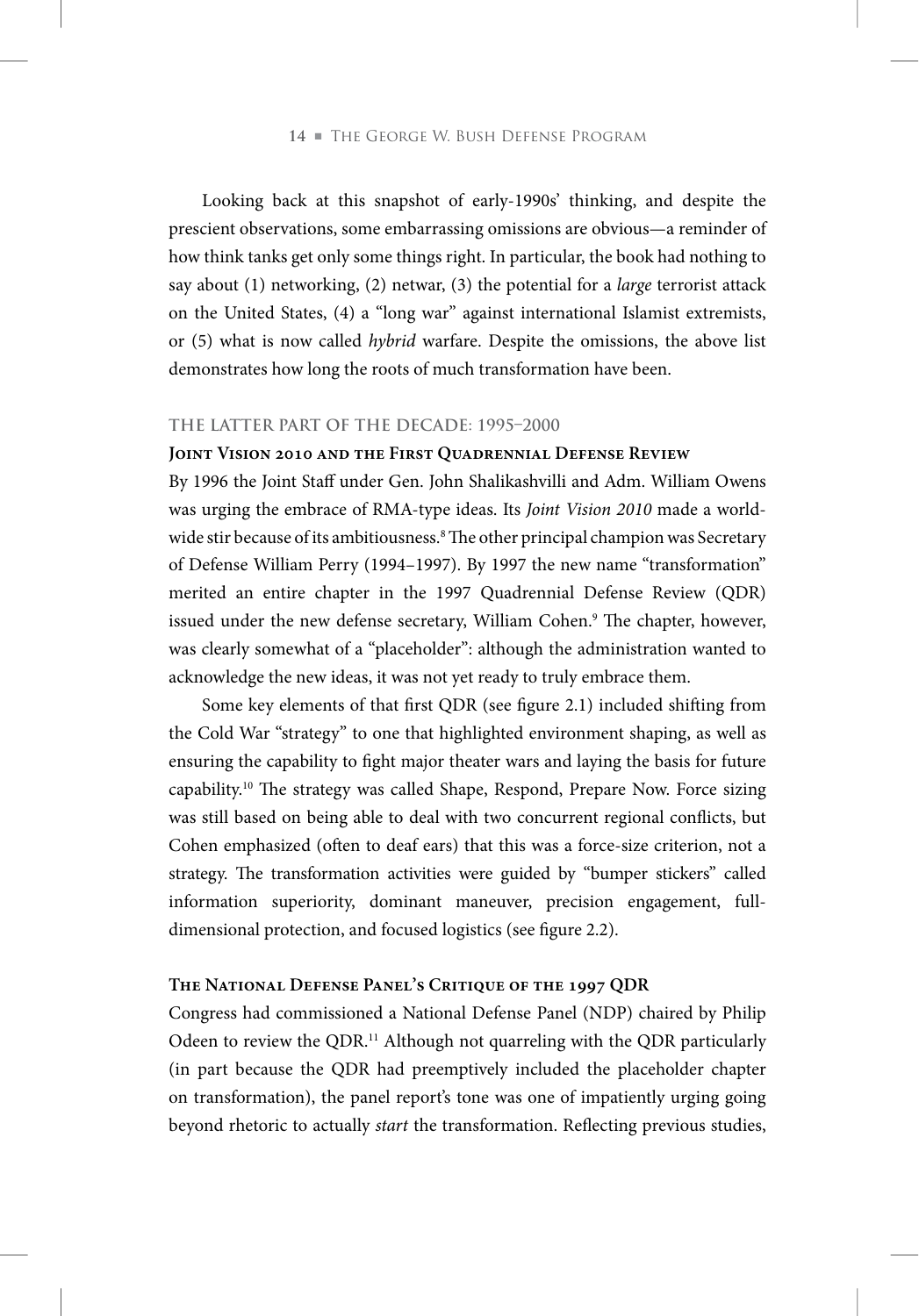| <b>ELEMENT</b>                        | HIGHLIGHT                                                                                                                 |
|---------------------------------------|---------------------------------------------------------------------------------------------------------------------------|
| Defense Strategy                      | Shape, Respond, Prepare Now                                                                                               |
| Force-Sizing Criterion                | Two Major Theater Wars                                                                                                    |
| General                               | Information superiority<br>Dominant maneuver<br>Precision engagement<br>Full-dimensional protection<br>Focused logistics  |
| Army                                  | Force XXI and Army after Next                                                                                             |
| Air Force                             | Global engagement                                                                                                         |
| Navy                                  | From the Sea and Forward from the Sea                                                                                     |
| Marines                               | Operational Maneuver from the Sea, along with<br>experiments called Hunter Warrior, Urban Warrior,<br>and Capable Warrior |
| <b>QDR</b> Modernization<br>Decisions | Global Command and Control System; JSTARS; F-22,<br>F-18, and JSF; V-22                                                   |

#### figure 2.1. **Highlights of the Qdr 1997**

the NDP discussed the likelihood of adversaries using asymmetric strategies and embraced the need to prepare under uncertainty by hedging and planning for adaptiveness rather than merely planning on the basis of current threats.

A primary NDP message was that DoD needed new capabilities and new cultural characteristics (see figure 2.3). The recommendations may seem unexceptional today, but U.S. forces were still very similar to those from World War II. DoD's culture was slow, ponderous, disjointed, stovepiped by service and branch, and resistant to change—except for improvements of kind such as better versions of preexisting platform types. Operations had long been "coordinated" across services, but the concept of "integration" was still radical. The NDP report was influential among people who were to take office during the subsequent Bill Clinton administration.

#### **The Halt Problem**

A representative concrete aspect of mid-1990s thinking was the "halt problem," the challenge of being able to defeat an armored invasion of an allied country by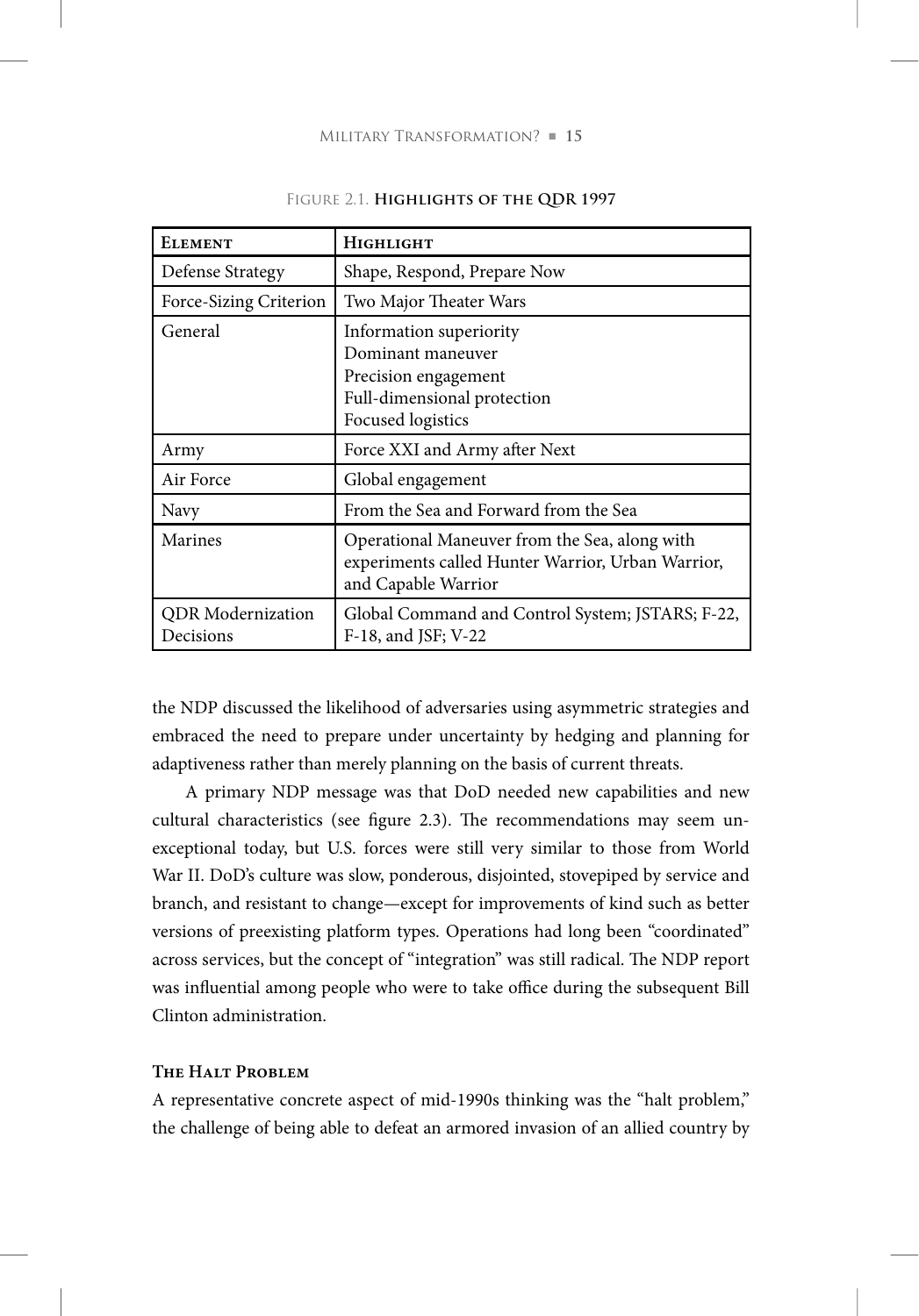

figure 2.2 **illustrative pentagon depiction of Joint Vision 2010**

early use of U.S. air forces and other forces with long-range fires. The halt problem was paradigmatic: it set an operational problem to be solved, rather than allowing thought to be driven by technology per se. An important element was requiring an *early* halt, even in cases providing little prior warning. That posed a very difficult challenge. The problem stimulated a good deal of work related to timely access to bases, forward naval presence, joint thinking, air-defense suppression, and the like.12 It was one of a set of *SecDef operational challenges* that some of us saw as providing focus to the often-rhetorical call for transformation.<sup>13</sup>

## **Numerous Ideas for What Came to Be Called Transformation**

Several new developments appeared in the mid- to late 1990s. This included seminal work on network-centric operations, much of it associated with the late Vice Adm. Arthur Cebrowski,<sup>14</sup> and early discussion of netwars by John Arquilla and David Ronfeldt.15

Many other papers and reports emerged in the late 1990s, including those of Andrew Krepinevich, James Blaker, the Defense Science Board, and the Naval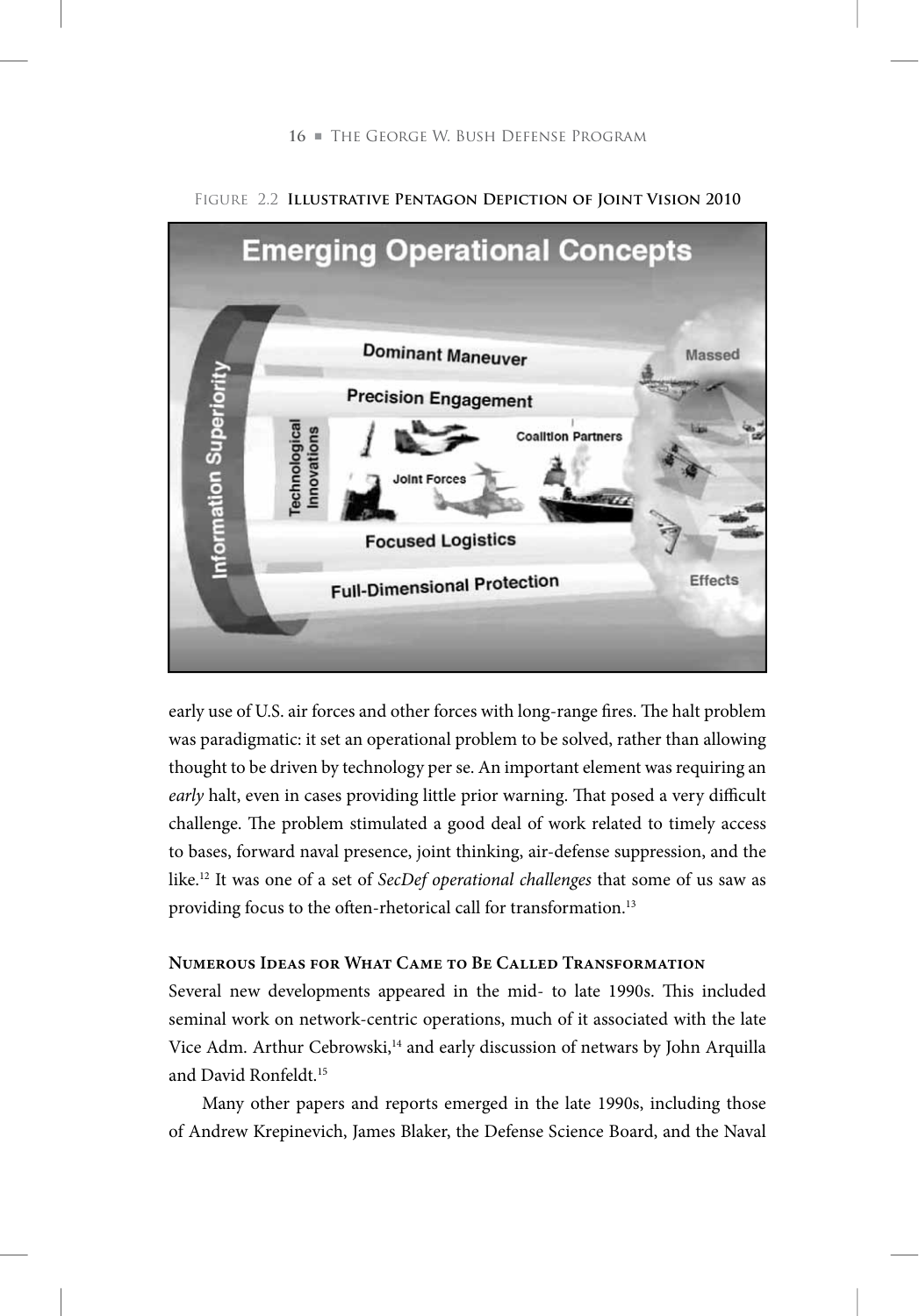| <b>MILITARY CAPABILITIES</b> | <b>CULTURE</b> |
|------------------------------|----------------|
| Light                        | Flexible       |
| Agile                        | Informed       |
| Mobile                       | Proactive      |
| Global                       | Innovative     |
| Fast/Effective               | Responsive     |
| Interoperable                | Integrated     |

#### figure 2.3 **the ndp's recommended attributes for military Force capabilities**

Studies Board of the National Academy of Sciences<sup>16</sup>; as well as by RAND<sup>17</sup> and other organizations. A National Research Council study for the navy provided concrete recommendations for networking-oriented organization and management.18 All of the services produced vision documents that reflected appreciation of technological developments and new challenges (although typically from a parochial service perspective).

#### **End-of-the-'90s Suggestions for the Next Administration**

Toward the end of the decade, proposals about transformation were tightening up. My RAND colleagues and I asserted in an issue paper that "the single most important task for Secretary of Defense William Cohen and his successors over the next two decades is to transform U.S. military forces for adaptiveness in new strategic and operational circumstances."<sup>19</sup>

We went beyond such generalities and also distinguished between efforts that would be needed on different time scales (see figure 2.4, redrawn from the original). Again with the notable exception of not anticipating Islamist terrorism and the "long war," the imagery still appears correct. One reason for the two-era imagery was to reconcile the evolutionary and revolutionary variants of the debate.

Two end-of-decade projects published suggestions for the next administration's QDR. The first was led by Michèle A. Flournoy, who stressed impending dilemmas and the need to choose among spending more, cutting costs, or doing less.20 Michael O'Hanlon wrote about modernization and transformation. Although skeptical about a broad transformation, he saw high-leverage opportunities related to information technology and command and control.<sup>21</sup>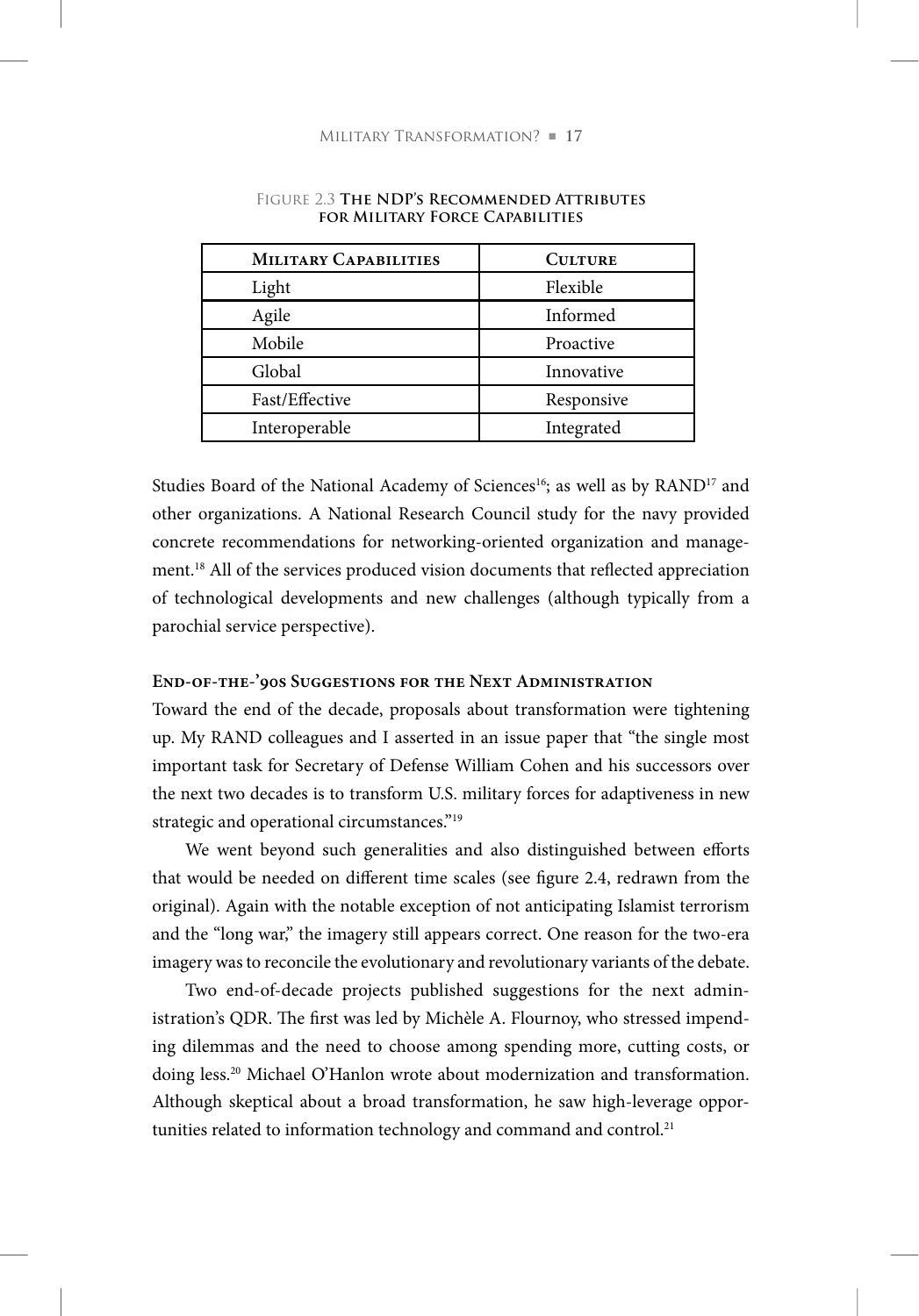



The second volume reported from the "preventive defense" project led by Ashton Carter and William Perry. Less about strategy options than about problems that had frequently been ignored, $22$  it urged preparation for the possibility of a catastrophic terrorist attack on the homeland, although it did not predict one. It also dealt with asymmetric threats, keeping the technological edge; maintaining the quality of personnel, intelligence, the revolution in management affairs; and strengthening interagency processes.

Finally, I should mention the influential 2001 Hart-Rudman study, which was prescient in many respects, including discussion of terrorist threats and even the likelihood of a direct attack on the U.S. homeland<sup>23</sup>

The work cited above, then, laid the background for the Bush administration's efforts at transformation: a background rich in technology and ideas, and concrete examples of actual progress, but one that also included skepticism, which is worth discussing before moving to the developments in the Bush administration.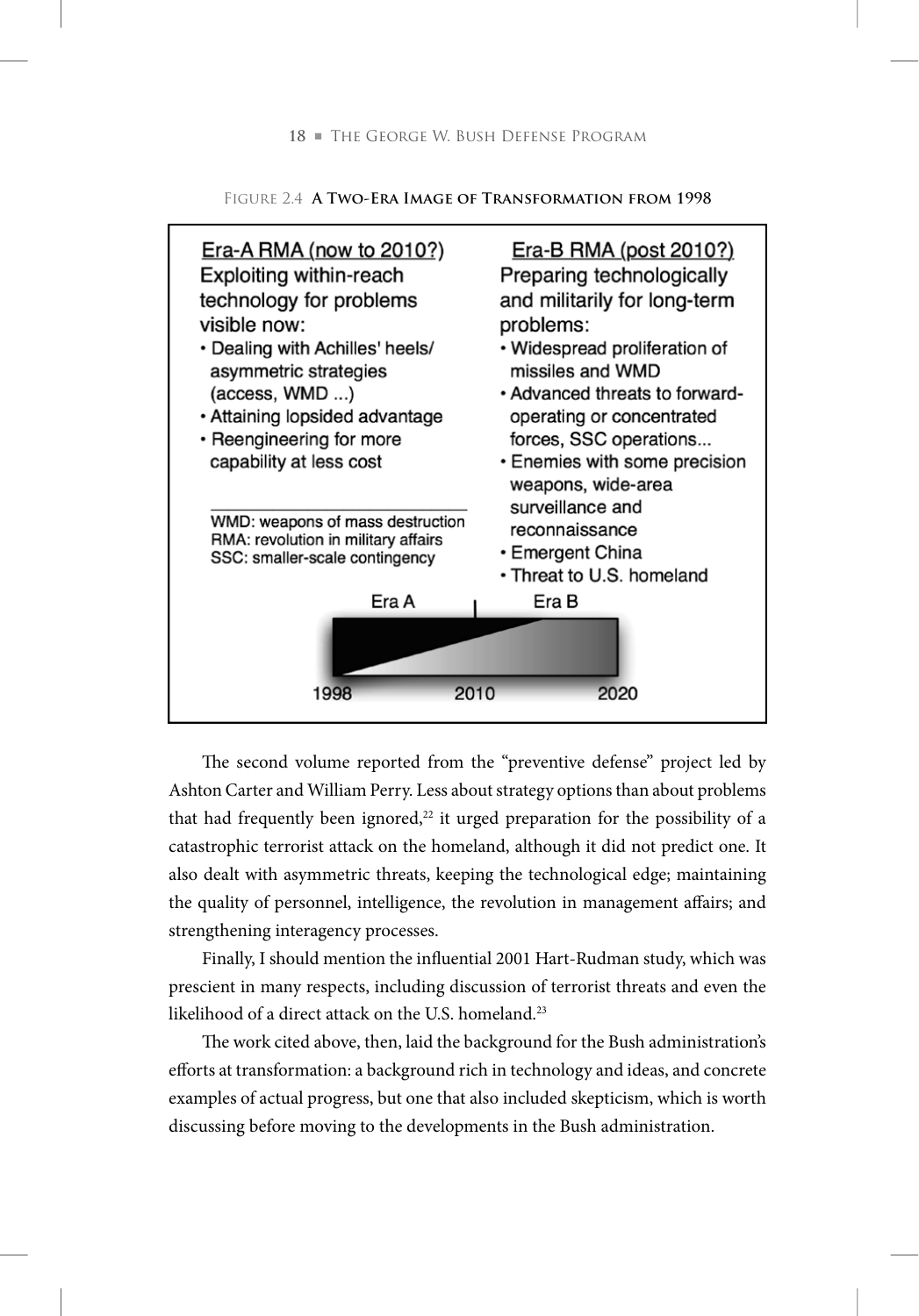RMA and transformation discussions were controversial throughout the 1990s. Proponents were often derided because, as often occurs when major changes are beginning, visionaries were guilty of hyperbole. That seems to bother some people more than others. People divided into those who saw "revolution," those who saw dramatic change to be accomplished more nearly step-by-step than overnight, and those who scoffed about the profundity of the prospective changes. Revolutionaries would argue that modern surveillance and precision fires would solve the age-old problem of a commander not having adequate situational awareness.24 That problem solved, very small forces with precision weapons would have extreme leverage over any traditional army. Skeptics resisted this view, for both good and bad reasons, and joint planning continued to train in and plan for large-scale maneuver warfare without considering airpower as a decisive instrument and without thinking about what could be accomplished with smaller maneuver units. At the same time, others believed that airpower was now the decisive reality and that the day of large armies was passing and should be hastened by reducing ground forces, with funds flowing to the air forces.<sup>25</sup> The Joint Forces Command became enthralled with what was called Rapid Decisive Operations  $(RDO)$ —a powerful concept<sup>26</sup>—but one that rather obviously had shortcomings against a sentient adversary. As I can attest from my own experiences, cautionaries about RDO—even by proponents of transformation who saw great value in RDO for some cases—often fell on deaf ears.<sup>27</sup>

The generic problem, as mentioned earlier, is that military establishments can have a tendency for uncritical and inadequately hedged attachment to an attractive concept. In the late 1990s, the U.S. military adopted a style of expressing future joint doctrine in such terms as "information dominance"—not just as something to be sought because of its enormous leverage but as something that would in fact be obtained by a "can-do spirit" and appropriate technology. Notably absent was anticipation of the so-called asymmetric strategies mentioned earlier. As for information superiority, during the Vietnam War the United States enjoyed extraordinary advantages in information *systems* but suffered from information *inferiority* in that U.S. forces lacked the information needed for its operations, whereas the enemy had more than enough information to conduct his own.

Against this background, then, let us now move to developments of the Bush administration and particularly of its first six years with Secretary Donald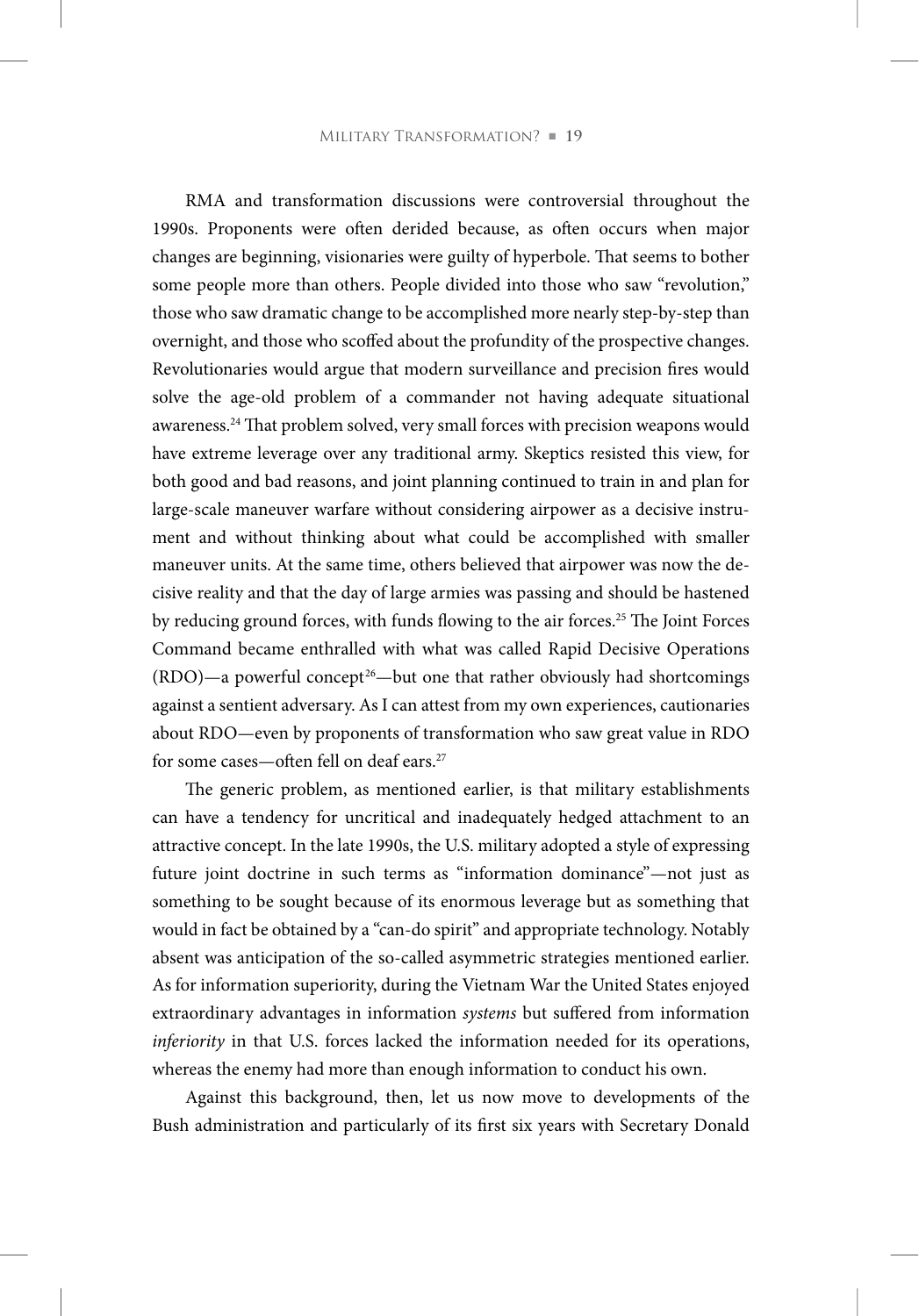Rumsfeld. The next section deals with strategy and forces; a later section deals with changes of management and process. The discussion, then, is not in simple chronological order.

#### **rumsFeld's transFormation oF strategy and Forces**

#### **Initial Concept**

The administration of George W. Bush came into office bullish on transformation. Candidate Bush himself had emphasized the matter in 1999,<sup>28</sup> saying that U.S. forces in the next century should be "agile, lethal, rapidly deployable and require a minimum of logistical support." With more prescience, Bush referred to identifying targets by a variety of means—from a Marine patrol to a satellite and to attacking them with an array of weapons from, for example, a submarinelaunched cruise missile to mobile long-range artillery. He also emphasized ballistic missile defense, influenced by findings of Rumsfeld's commission on the subject.29 Secretary Rumsfeld and Deputy Secretary Paul D. Wolfowitz assumed their positions, then, with transformation as a clear priority. Rumsfeld personally spent a great deal of time preparing the QDR, having frequent long meetings with senior military officers and civilians on the subject.

It was with the issuance of the 2001 QDR (hastily revised somewhat after the attack of September 11) that Rumsfeld's vision of transformation became clear.<sup>30</sup> The overall defense strategy, abbreviated as "Assure, Dissuade, Deter, Defend/ Defeat," was actually similar in most respects to "Shape, Respond, Prepare Now" (the previous DoD strategy of Secretary Cohen), but it had additional features such as reference to "dissuade," which related to seeing China not as an adversary but rather as the subject of inevitable long-term competition in the sense long discussed by Andrew Marshall.<sup>31</sup> Rumsfeld also had significant discussion of managing risks, recognizing, for example, the trade-offs between investing in current force structure and operations versus investing to reduce "future challenges risk" (page 57 of the 2001 QDR).

The QDR fully embraced the ideas of transformation but went beyond previous rhetoric. It was bursting with ideas and departures from earlier defense planning. Rumsfeld sought to express ideas more strategically than technologically, noting, "the purpose of transformation is to maintain or improve U.S. military preeminence in the face of potential disproportionate discontinuous changes in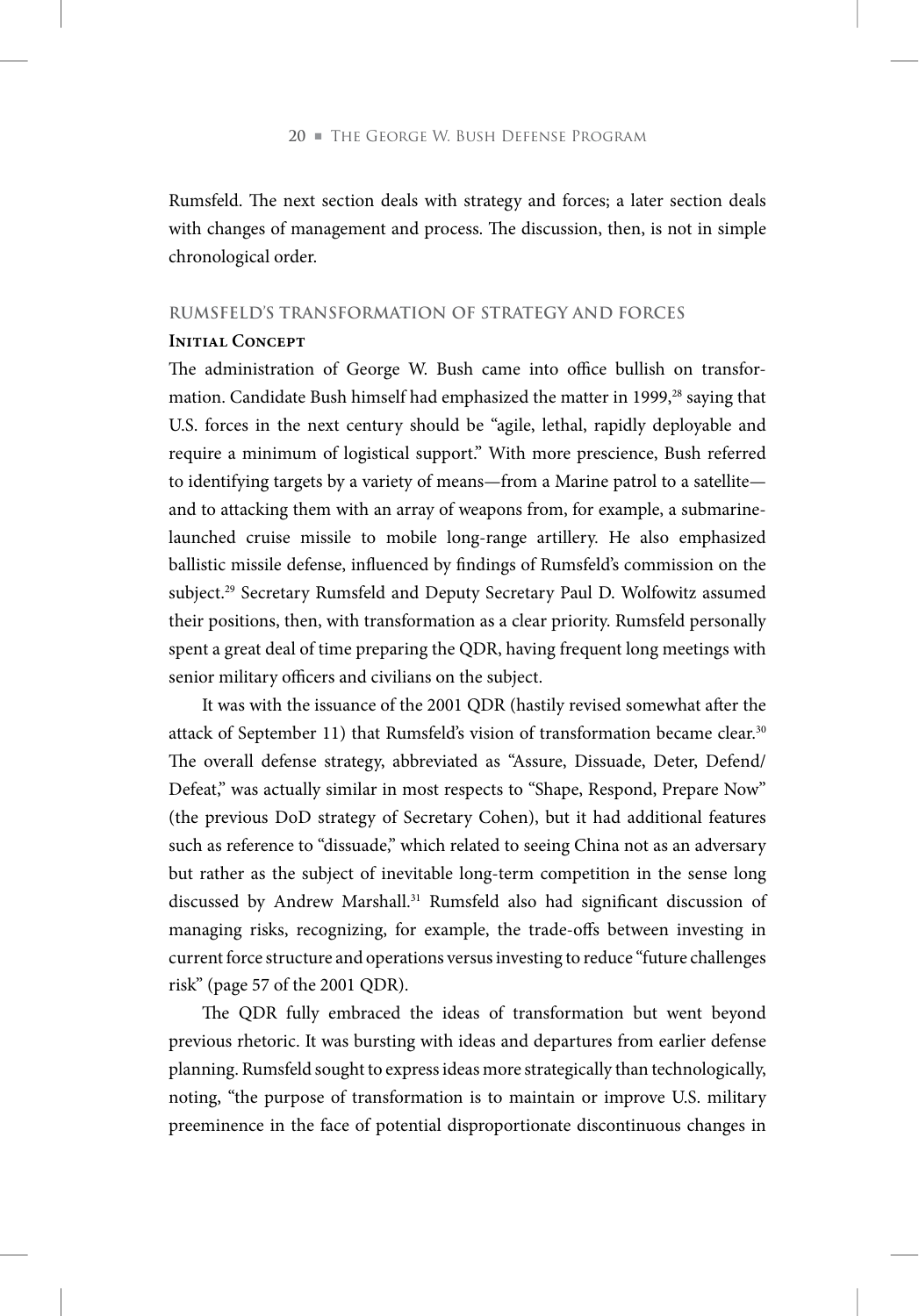|  | FIGURE 2.5 HIGHLIGHTS IN THE 2001 QDR |  |
|--|---------------------------------------|--|
|  |                                       |  |

| <b>TOPIC</b>                                        | <b>DESCRIPTION</b>                                                                                                                                                                                                                                                                                                                                                                                                                                                         |
|-----------------------------------------------------|----------------------------------------------------------------------------------------------------------------------------------------------------------------------------------------------------------------------------------------------------------------------------------------------------------------------------------------------------------------------------------------------------------------------------------------------------------------------------|
| Strategy                                            | Assure allies and friends; dissuade future military com-<br>petition; deter threats and coercion against U.S. interests;<br>and-if deterrence fails-decisively defeat any adversary                                                                                                                                                                                                                                                                                        |
| Force-Sizing<br>Criterion                           | 1-4-2-1 (defend homeland; deter hostilities in four critical<br>areas; swiftly defeat two adversaries in near-simultaneous<br>operations; and, as an option, be able to decisively defeat<br>one of those two, to include forcing regime change)                                                                                                                                                                                                                           |
| <b>Strategic Tenets</b><br>(reordered by<br>author) | Defend the United States and projecting U.S. military<br>power<br>Maintain favorable regional balances<br>Strengthen alliances and partnerships<br>Manage risks<br>Take a capabilities-based approach to planning<br>Develop a broad portfolio of military capabilities<br>Transform defense                                                                                                                                                                               |
| Global Posture                                      | Increase flexibility of global basing system in critical areas<br>worldwide, with emphasis on additional bases and stations<br>beyond Western Europe and Northeast Asia<br>Provide temporary access in many foreign countries for<br>training and exercises<br>Redistribute forces and equipment based on regional<br>deterrence requirements<br>Provide enough mobility to conduct expeditionary<br>operations against adversaries with WMD and area-denial<br>mechanisms |

the strategic environment" (page 30 of the QDR). Figure 2.5 summarizes highlights of the 2001 QDR.

Although the QDR was short on specifics, it identified initiatives for each service to pursue. Cryptically, it noted that Special Operations Forces (SOF) had important roles and that they would need the ability to conduct "covert deep insertions over great distances and will need enhanced C<sup>4</sup>ISR [command, control,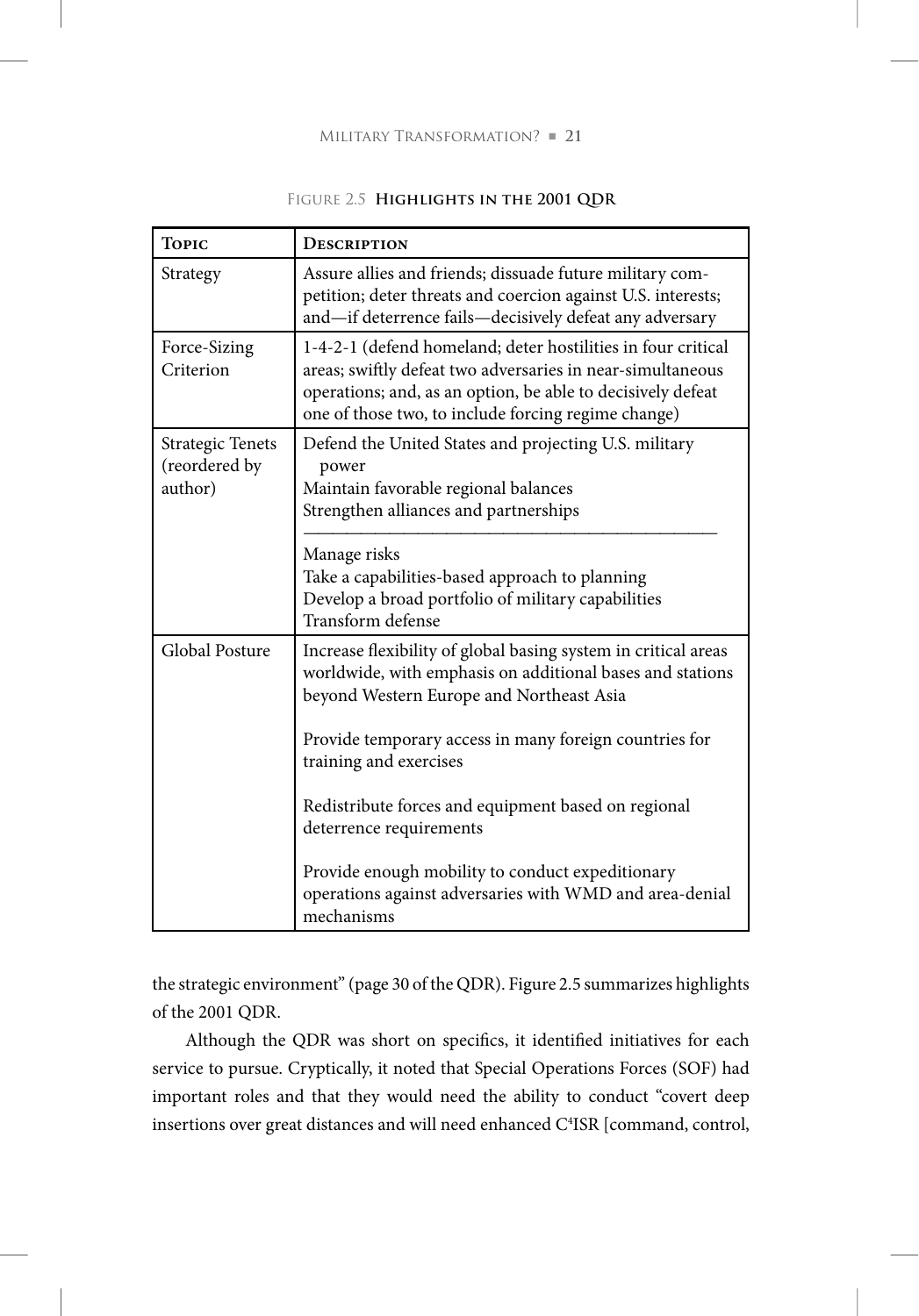communications, computers, intelligence, surveillance, and reconnaissance] capabilities to remain in contact with their commanders and to ensure access to real-time intelligence in a number of forms" (page 44 of the 2001 QDR). Rumsfeld was interested in SOF and their potential in a world in which traditional maneuver forces might be less often germane. This focus was still rather nascent, however, in part because "traditionalists" continued to view SOF with suspicion and skepticism and because there was often great reluctance to use them in particularly risky ways.<sup>32</sup>

### **Capabilities-Based Planning**

One of the strategic tenets mentioned in figure 2.5 was a "capabilities-based approach," as discussed since the 1990s. In addition to dealing better with uncertainty as emphasized by the work cited earlier, DoD leadership wanted to impose joint thinking upon a recalcitrant organization Balkanized not only by the military services but also by organizations devoted to, for example, developing the next naval cruiser, the next manned bomber, and the next heavy artillery piece. A better approach when contemplating next-generation capabilities would be to understand clearly what capability was needed in functional terms and to then assess a number of different ways to obtain them—which might include very different platforms, weapons, and doctrine. Why *assume* the need for a next-generation penetrating bomber, for example? Why not consider alternatives such as long-range missiles, existing bombers with standoff weapons, or unmanned aircraft?

#### **Operational Goals**

Of particular importance were the QDR's six "operational goals" (see figure 2.6), since these posed crucial, nontrivial, and relatively concrete challenges for the services to focus upon. DoD subsequently commissioned projects to sharpen the definitions and identify metrics. The intent was to go well beyond slogans and to manage the transformation systematically.

#### **Shortcomings**

Despite the many ideas in the 2001 QDR, some thoughtful observers such as Michael Vickers (later to join the administration as an assistant secretary) gave it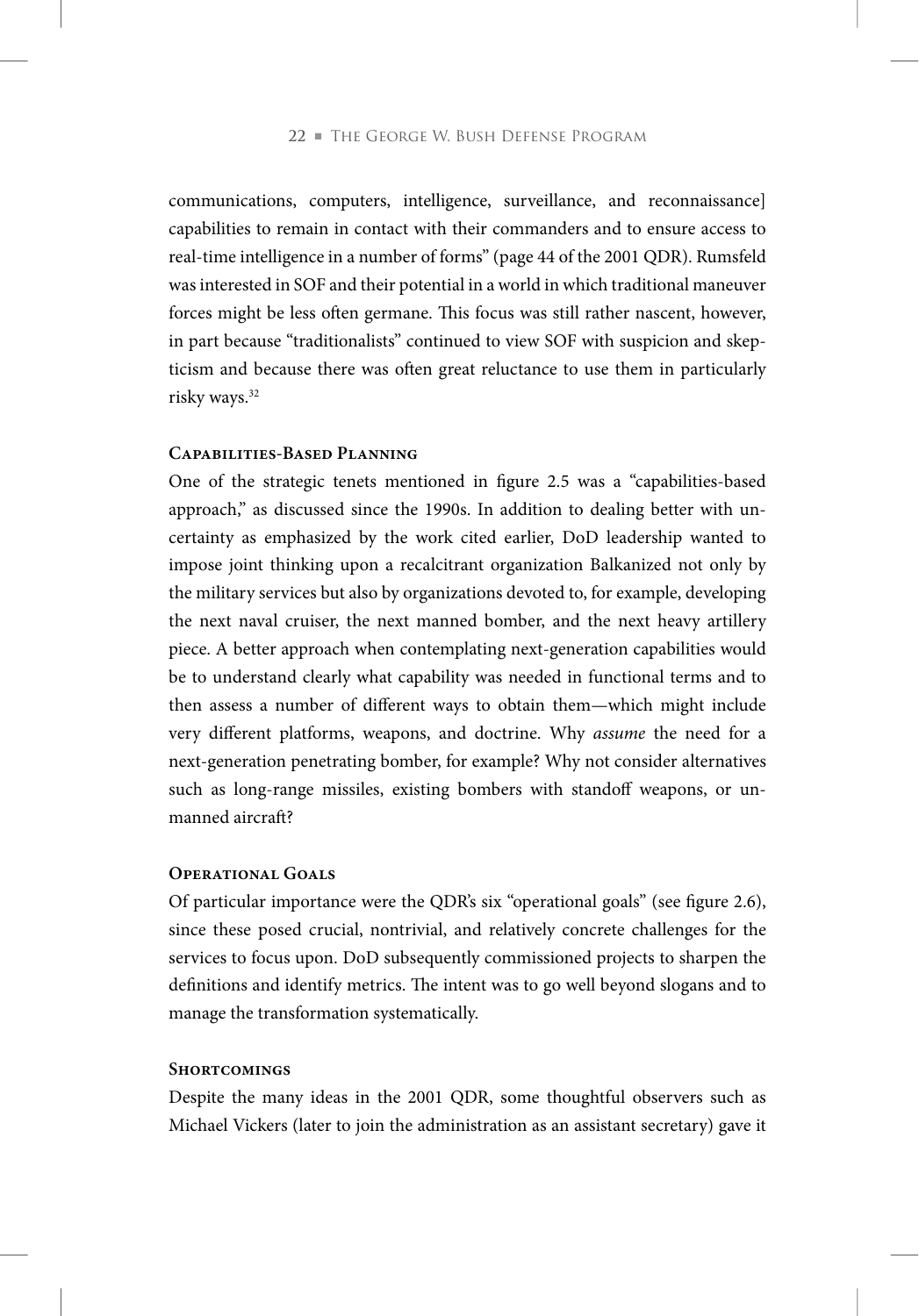#### figure 2.6. **operational goals for transformation**

| Protect critical bases of operations and defeat CBRNE weapons*                                                                                                            |  |
|---------------------------------------------------------------------------------------------------------------------------------------------------------------------------|--|
| Ensure information systems                                                                                                                                                |  |
| Project and sustain U.S. forces in anti-access or area-denial environments                                                                                                |  |
| Deny enemies sanctuary by providing persistent surveillance, tracking, and<br>rapid engagement with high-volume precision strike                                          |  |
| Enhance capability and survivability of space systems and supporting<br>infrastructure                                                                                    |  |
| Leverage information technology to develop an interoperable, joint C <sup>4</sup> ISR<br>architecture and capability that includes a tailorable joint operational picture |  |

\*CBRNE: chemical, biological, radiological, nuclear, enhanced explosive

mixed grades, primarily because it did not go far enough in "shifting the portfolio balance." There were relatively few hard programmatic decisions such as canceling programs and decisively reallocating investments to favor the weapon systems and forces of the future.<sup>33</sup> Some observers were disappointed that, instead of making trades of the sort discussed in the National Defense University (NDU) report, the administration seemed to be arguing that it could do "everything" without having to make choices.34

As for whether programmatic decisions backed up the philosophy, DoD said that \$21.1 billion had been budgeted in support of transformation, but claims in that regard were arguable. As expected, proponents of legacy systems had worked furiously to have their programs counted as contributing to transformation. Also, a number of anticipated initiatives had not yet occurred. For example, the QDR included only modest increases in funding for unmanned systems and did not signal a shift in balance between those and manned systems. There were, however, some steps taken in either 2001 or 2002. For example, the FY 2003 budget included funding to convert four Trident submarines to conventional strike platforms (SSGNs: Ship, Submersible, Guided missile, Nuclear powered) and for improved global communications in a network-centric construct, a research program concerned with defending against biological weapons, and a number of other items.

In summary, while the 2001 QDR was philosophically excellent and set important directions, transformation could not yet be said to be proceeding rapidly.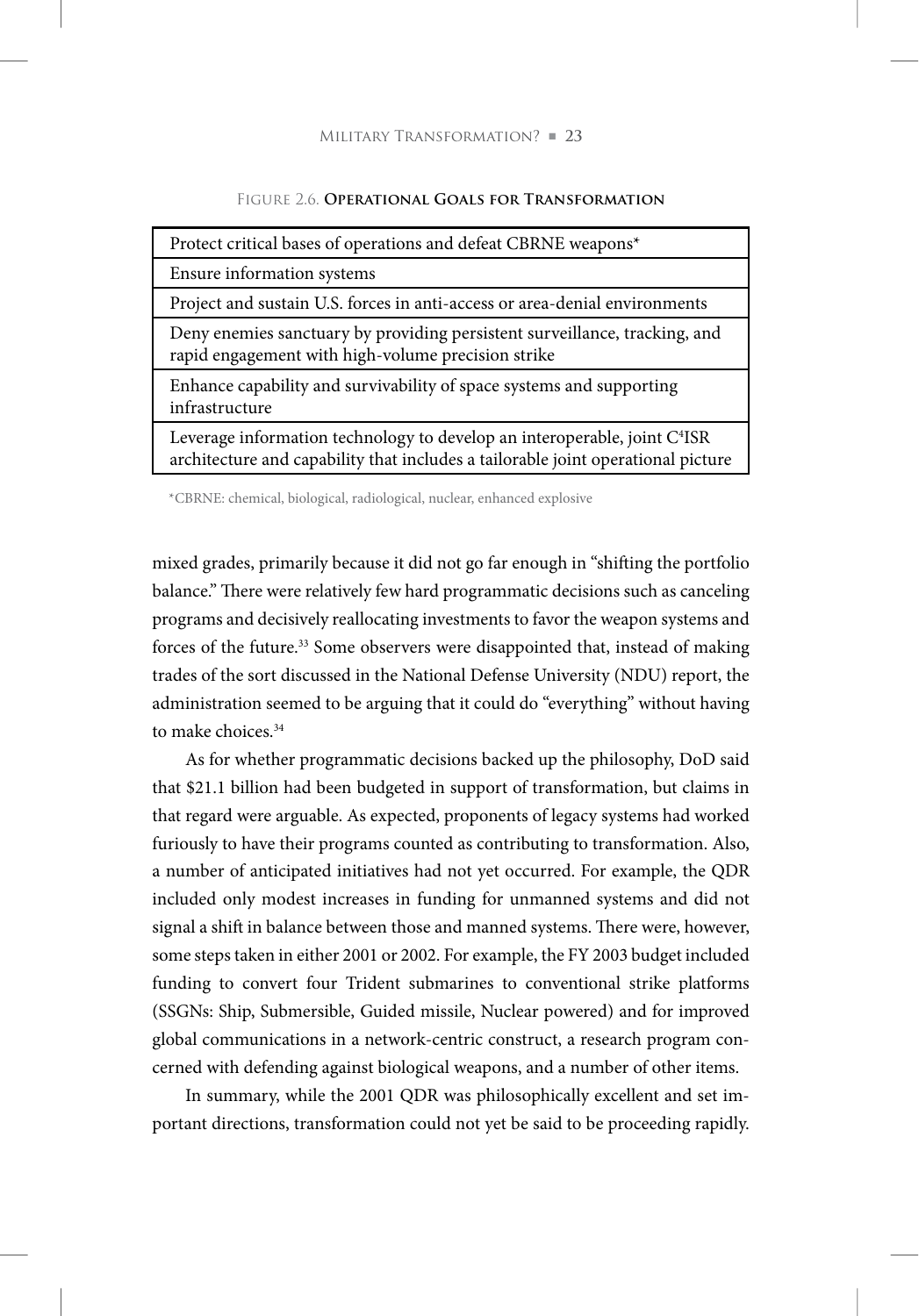It takes time for even a strong-willed secretary of defense to change the direction of the mammoth defense program, especially given that that the FY 2002 defense budget was largely developed much earlier in 2001—before the new strategy had been formulated, much less "socialized" within DoD. Further, Congress had taken months for Rumsfeld to get most of his team appointed, confirmed, and in place.

#### **The Case of Ballistic Missile Defense as Illustrating an Attitude**

As somewhat of an aside, it is useful to mention treatment of BMD to illustrate how Rumsfeld "thought differently." A fierce debate ensued between Rumsfeld and Congress and between proponents and opponents of BMD generally. One issue related to the degree and stringency of operational testing that should be required before deployment occurred. This was significant because successful BMD is very difficult to achieve, and it has long been possible to identify countermeasures that would defeat primitive versions of BMD. Most people reasoned that because of the difficulties, methodical testing was essential. Rumsfeld, however, was particularly influenced by the consequences of continuing to have *no* BMD. The Commission to Assess the Ballistic Missile Threat to the United States had concluded in a report to the Senate on (*Congressional Record*, page S9522) July 31, 1998, that a rogue state such as Iraq, North Korea, or Iran might be able to deploy ballistic missiles within five years of a decision to do so. This could severely undercut U.S. ability to deter or respond to aggression: the United States itself might be deterred. Another consideration was that the United States had been studying BMD for decades, with nothing to show. Would the Joint Surveillance Target Attack Radar System (JSTARS) and Predator ever have been fielded if they had been required to go through all the hurdles associated with routine acquisition? Was it not time to use the "let's build something" tack?<sup>35</sup>

Although BMD remains controversial,<sup>36</sup> it is unlikely that the United States would have an operational BMD system today (even one of limited capability) but for Rumsfeld's approach. That is, it would be "naked" to threats of missile attack. There has also been value in the lessons associated with actual fielding and operations. In any case, the BMD program illustrated aspects of Rumsfeld's determination, impatience, and—some would say—pragmatism about making things happen.<sup>37</sup>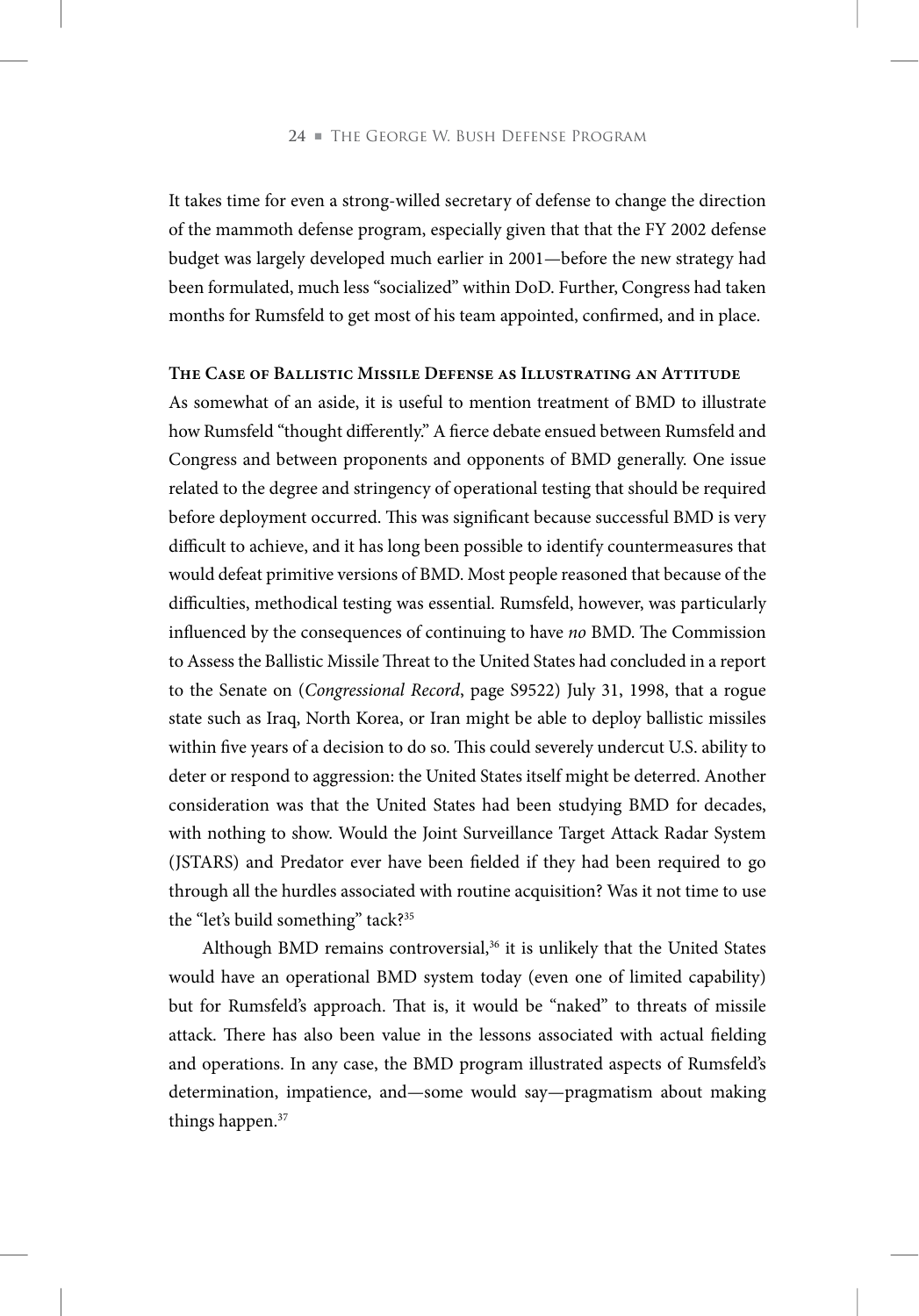#### **proBlems and learning**

As noted previously, something like transformation does not occur easily or smoothly. Mistakes occur along the way. Sometimes these can simply be recognized and ameliorated; sometimes they are more fundamental. Two of the former type bear mentioning.

#### **Flawed Implementation of CBP**

Rumsfeld's adoption of CBP was a central feature of the 2001 QDR. Regrettably, its implementation was troubled.

The QDR did not actually define CBP, but rather said:

This capabilities-based model focuses more on how an adversary might fight rather than specifically whom the adversary might be or where a war might occur. It recognizes that it is not enough to plan for large conventional wars in distant theaters. Instead, the United States must identify the capabilities required to deter and defeat adversaries who will rely on surprise, deception, and asymmetric warfare to achieve their objectives (Rumsfeld, *QDR 2001*, see pages iv and page 13).

This was quite reasonable, but there were odd and counterproductive interpretations in the follow-up:

*Men from Mars?* Lower-level guidance in some offices was to the effect that all discussion should be expressed in generic capability terms without reference to the name of the potential adversary in question or even examples. It was if leadership wanted to have capabilities for everything, even alien invasions. The issue of uncertainty was being overdone, to say the least.

*Identification of Shortfalls but not Billpayers.* Many DoD organizations would happily focus on the easy problem of finding "capability gaps"—i.e., challenges for which current capabilities were deemed insufficient—but would avoid the organizationally painful task of identifying trade-offs and bill payers for new initiatives.

*Organization.* DoD reorganized so as, ostensibly, to enable capabilitiesbased planning, but the result was exceedingly bureaucratic and ponderous. For example, nearly two dozen overlapping groups were formed by the Joint Staff to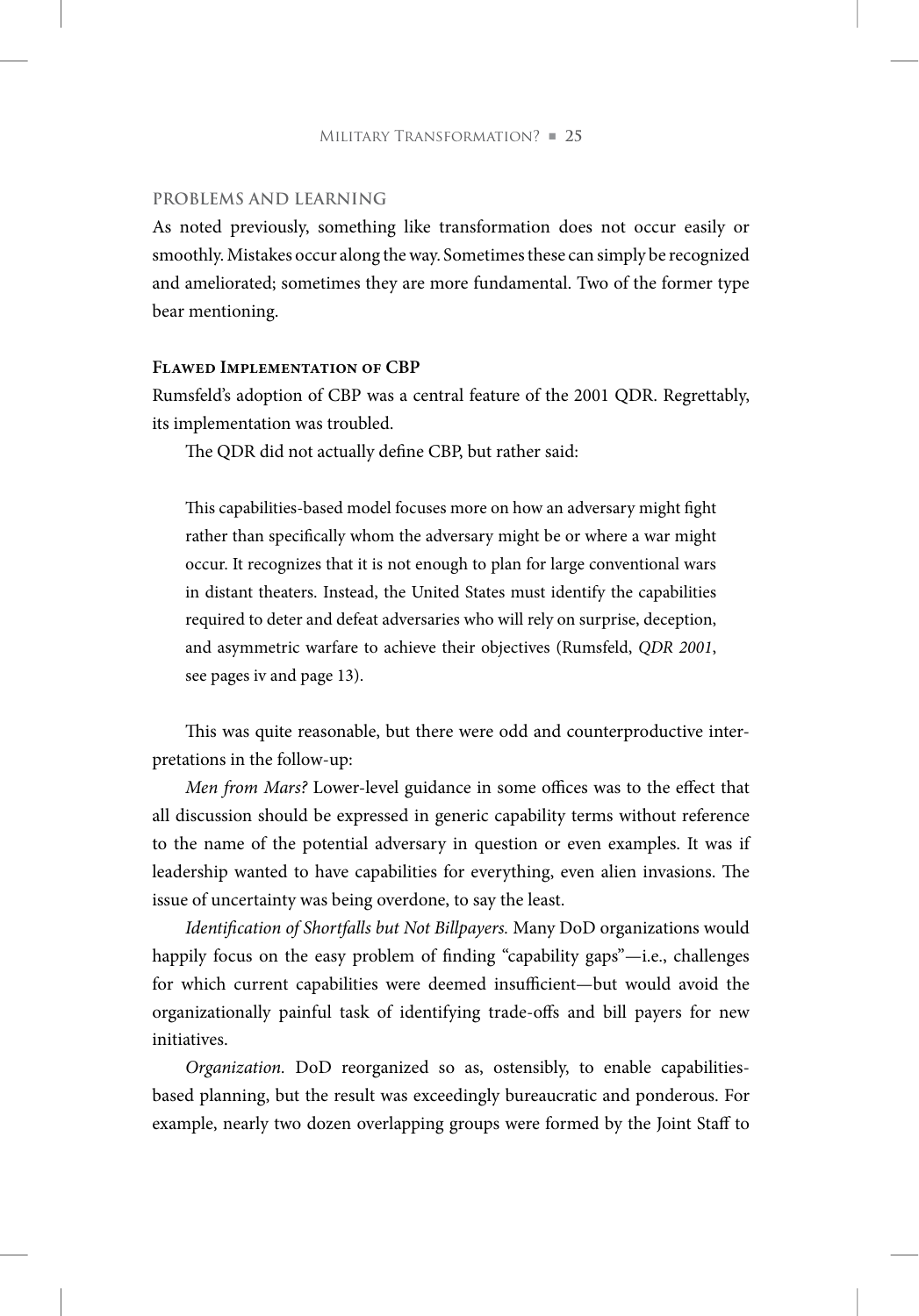address various "capability areas." The activities of these groups were sometimes so devoted to abstract discussion of capabilities as to put off talking about the concrete and highly consequential issues and actions. Another profound problem was the separation of requirement setting from the assessment of technological feasibility, program development, and economic choice.<sup>38</sup>

By the end of the Bush administration, CBP had a bad reputation in some quarters because of the abstractions, the process problems, and what seemed to critics like a "blank check approach." Some even went so far as to suggest a return to the earlier threat-based planning—conveniently ignoring the bankruptcy of that approach as a method of planning under uncertainty.

The sometimes-flawed implementation pained those of us who had proposed and championed CBP for some years. My own definition saw CBP as a modern version of classic good analysis:

Capabilities-based planning (CBP) is planning, under uncertainty, to provide capabilities suitable for a wide range of modern-day challenges and circumstances while working within an economic framework that necessitates choice.<sup>39</sup>

The "wide range of challenges" included named familiar actors such as al-Qaeda, North Korea, Saddam Hussein–era Iraq, or China and the use of concrete scenarios, but these scenarios were drastically different from many standard planning cases. The last part of the definition is crucial, and recent DoD projects by RAND have described how to frame strategic choices under uncertainty and economic constraint using modern portfolio analysis methods and the concept of analytically crafted "spanning sets" of scenarios informed by exploratory analysis.<sup>40</sup>

#### **The Army's Future Combat System (FCS)**

A second example of missteps involved the army's FCS. Chief of Staff Gen. Eric Shinseki mandated an initial direction that flew in the face of realistic technology assessments and uncertainty. Army thinking postulated a super-capable 20-ton vehicle that was not yet feasible, a huge future rotary-wing aircraft that would likely be extremely vulnerable, and the asserted rapid deployment of mechanized forces that was just not in the cards (a division in five days; five divisions in thirty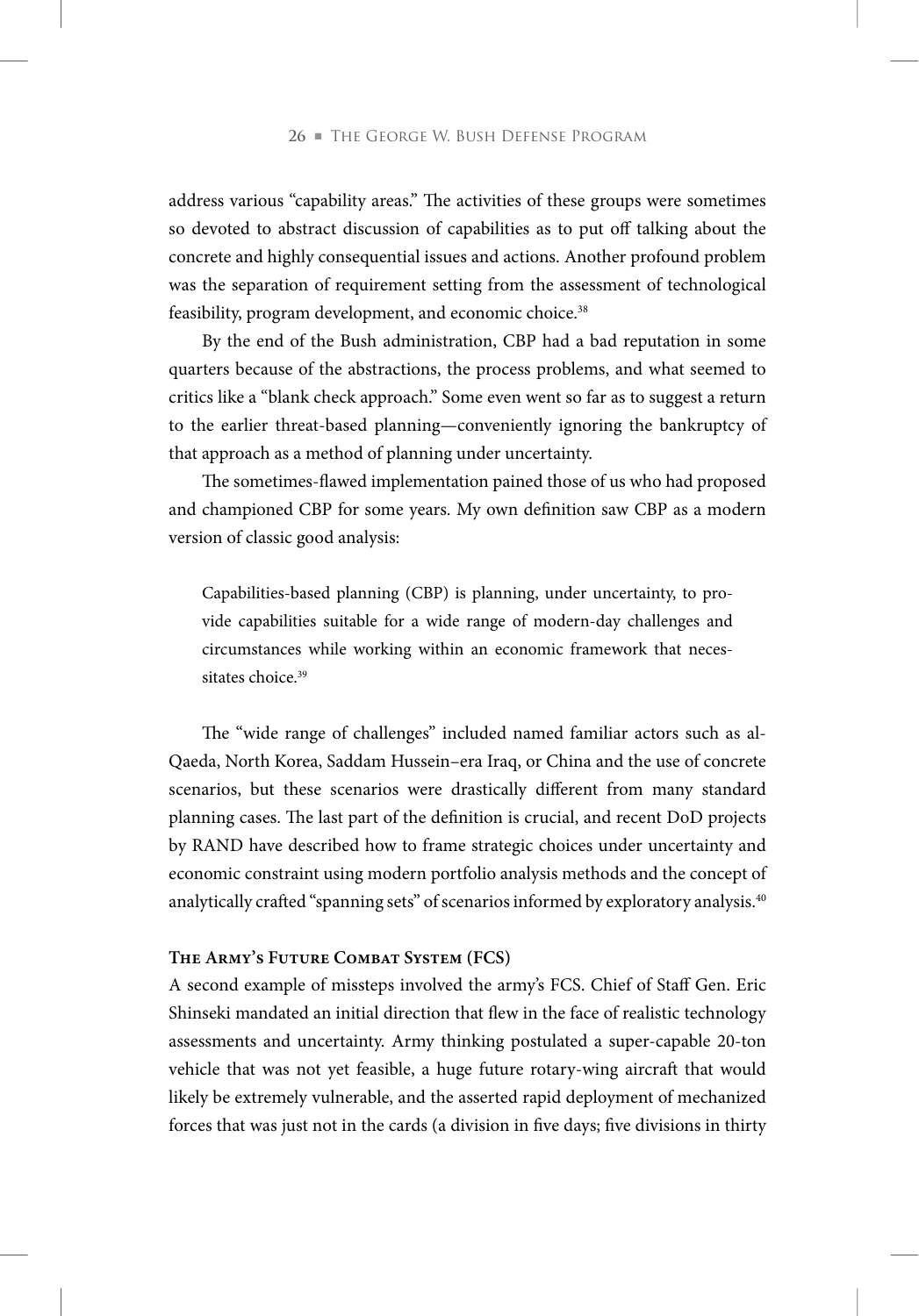days). The original conception also decreed a homogeneous "objective force" consisting of ten identical divisions.<sup>41</sup> That such a flawed concept was approved for development is still seen by many inside the defense community as a failure of civilian leadership—essentially a fiasco.

Fortunately, DoD learns. The next chief of staff, Gen. Peter Schoomaker, made substantial changes.42 They included increased emphasis on modularity, spiral evolution with near- and mid-term results, and deemphasizing the homogeneous division-based Objective Force concept in favor of a brigade-based "Future Force" concept. Significant changes were also made in management approach. It should also be noted that not everything went badly: for example, one of Shinseki's most important decisions resulted in the Stryker vehicle, a core element of the new brigade combat teams.43 Although the FCS program was high on the "chop" list of many DoD critics attempting to advise then President-elect Barack Obama in late 2008, it is likely that a great deal of work ongoing under the FCS program will prove to have been quite valuable even though the program itself was terminated by Secretary Robert Gates rather early in the new Obama administration.

The department's leaders have been keen to avoid future errors such as the goahead for the original FCS concept. This has been reflected in calls for a revitalization of DoD's competence in systems engineering<sup>44</sup> and management changes associated with the Concept Development Process discussed later.

#### **Shift of Concepts after Afghanistan?**

Operation Enduring Freedom (the invasion of Afghanistan to rout al-Qaeda and the Taliban) began in October 2001 and lasted six months. It was an unprecedented operation in numerous ways, such as the first-of-its-kind tactic of having SOF provide real-time targeting data to U.S. long-range bombers with precision weapons. A familiar picture in the news media was of SOF operating from horseback, something that would not have been imagined by many individuals only a few months earlier (see figure 2.7).<sup>45</sup>

If this imagery was exciting even to laymen, the backdrop was profound to defense planners. A big increment of "jointness" had suddenly arrived owing to the innovation of individuals on the ground, experimentation at Joint Forces Command the previous year, and the marvels of networking technology. The power of small units and networking had been demonstrated.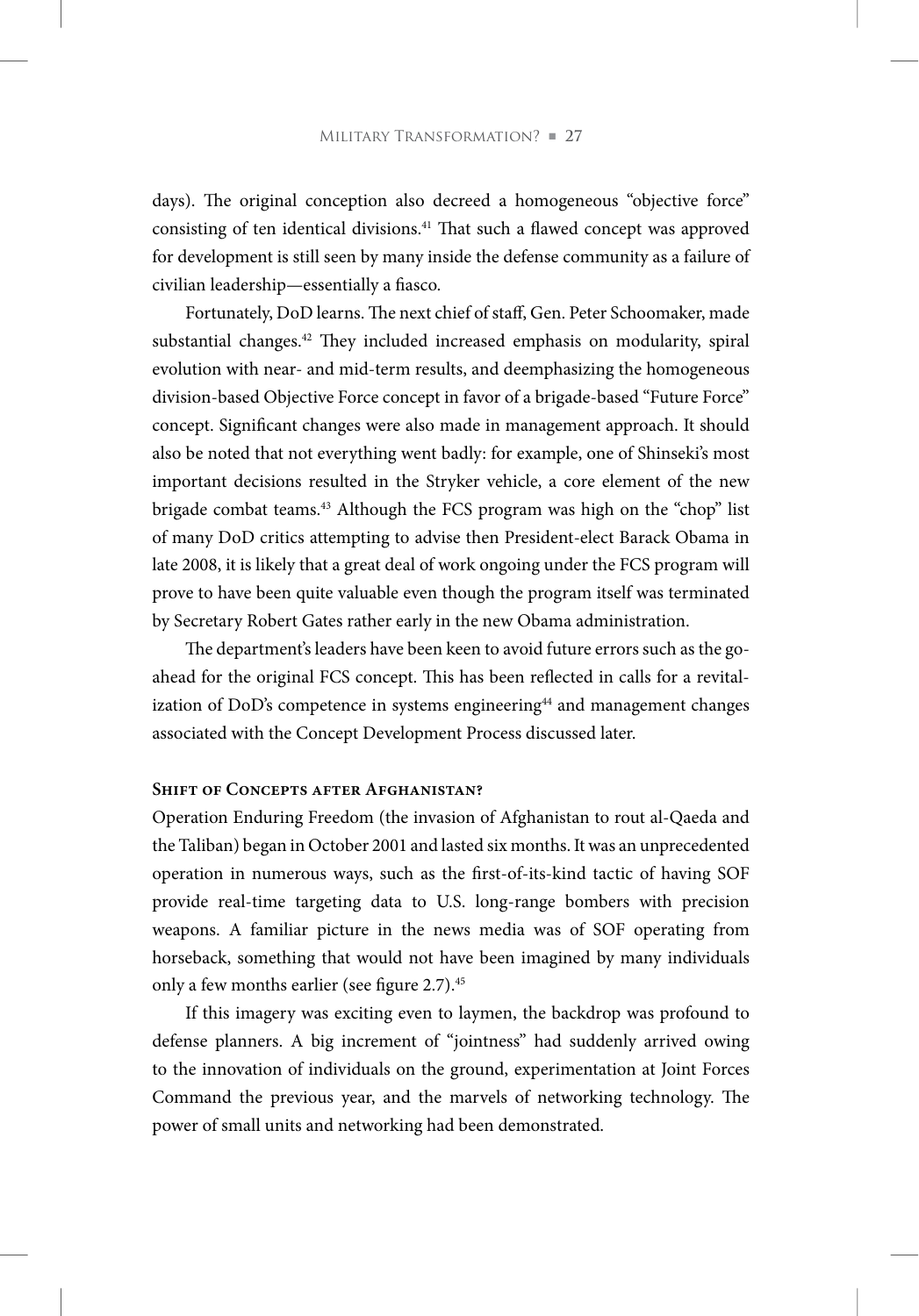

figure 2.7 **soF operations from Horseback in afghanistan**

Significantly, it had taken the personal intervention of Secretary Rumsfeld to "unleash" the SOF. Until he weighed in heavily, there had been great reluctance to do so.46 The United States had been relying instead on bombing, which had not only proven ineffectual but had caused serious problems due to collateral damage. Soon after Rumsfeld approved the SOF approach (with eleven "A teams"), decisive victory emerged.

Unfortunately, enthusiasm for the "Afghan model" had undue influence on the planning for the operation to topple Saddam Hussein in 2003 (Operation Iraqi Freedom). Although the success of the combat phase demonstrated convincingly how much could be done with speed, maneuver, competence, and technology, U.S. civilian and military leaders were entirely unprepared for the difficulties of stabilization operations—despite warnings by well-respected retired officers and research teams.47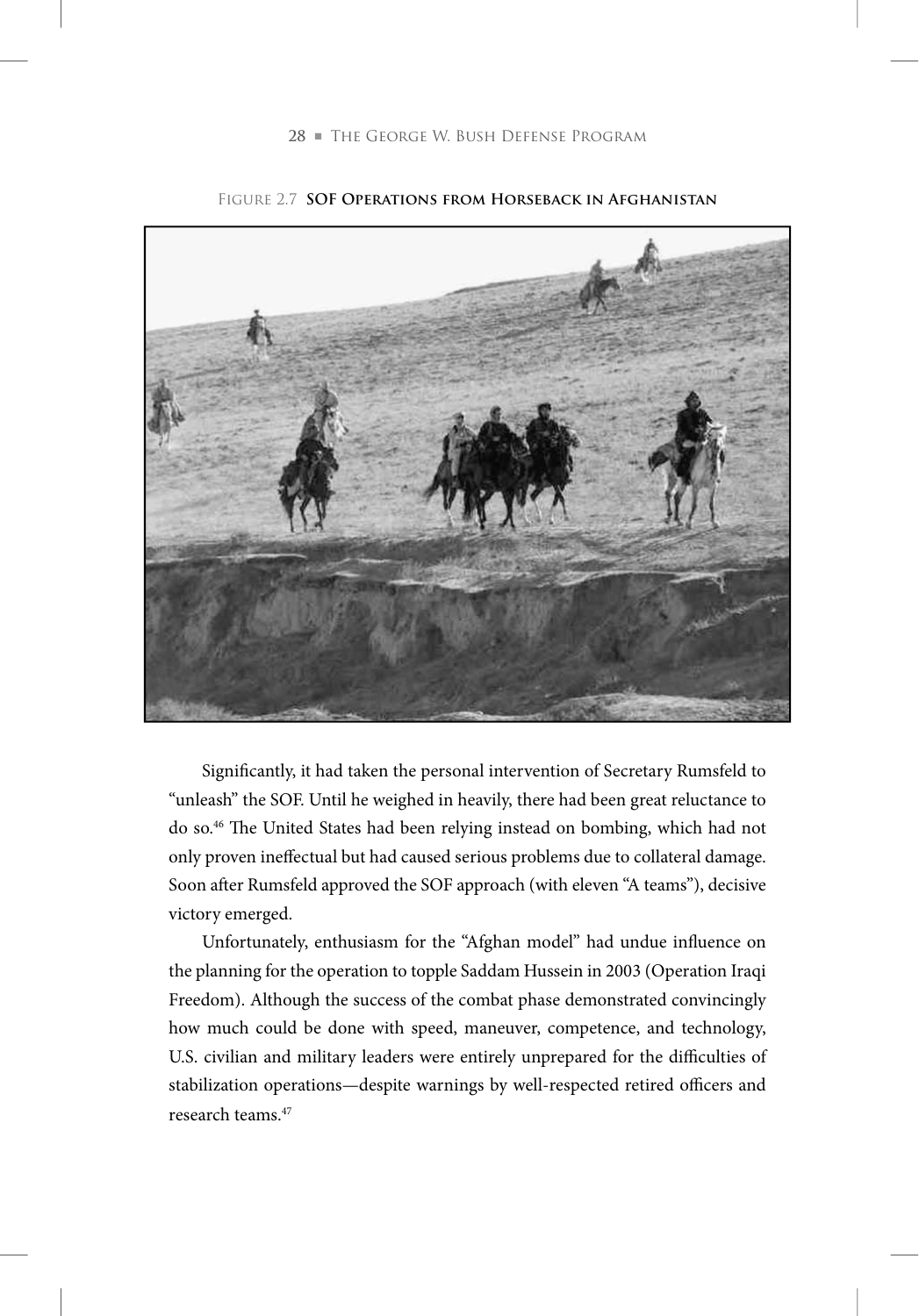#### **mid-course corrections**

#### **Unified Command Plan**

Starting in 2001 and continuing throughout his tenure, Rumsfeld made changes in the Unified Command Plan. One concept was to introduce competition among combatant commanders by assigning global as well as regional responsibilities. Most notably, as specified in the 2004 Unified Command Plan, he put the Special Operations Command (SOCOM) in overall charge of the global war on terrorism (GWOT), while having it receive advice (sometimes contradictory) from the regional commands. Execution would still be accomplished by regional commands, but the crosscutting view would be that of SOCOM, which was now a "supported" rather than "supporting" command in this respect.

#### **Global Posture Review**

Rumsfeld had also begun a Global Posture Review (GPR) as of 2001, one that continued over a period of years, had great significance, and was controversial across the board. It can be argued that this was one of his primary accomplishments, although it received relatively little mainstream attention. The review led to changes in overseas posture in South Korea, Germany, and elsewhere. The emphasis was to increase flexibility and agility for the modern world while reducing unnecessary "footprints" in foreign countries. The redeploying and reposturing continues to this day, and its ultimate form and extent remain unclear.<sup>48</sup>

#### **The 2005 Quadrennial Review**

Much had changed by the time of the 2005 QDR (issued in 2006).<sup>49</sup> The nation was at war, the homeland was recognized as vulnerable, the nature of the global war on terrorism was such that national security depended on a much greater degree of coordination across instruments of power, and the department's leaders were troubled by the tendency to focus on modestly improving capabilities that were already good (for traditional warfare) rather than on dealing with issues related to nontraditional warfare (as in Iraq and Afghanistan), disruptive threats (for example, one that would undercut the effectiveness of stealth aircraft), and catastrophic attacks (for example, WMD use against the continental United States [CONUS]).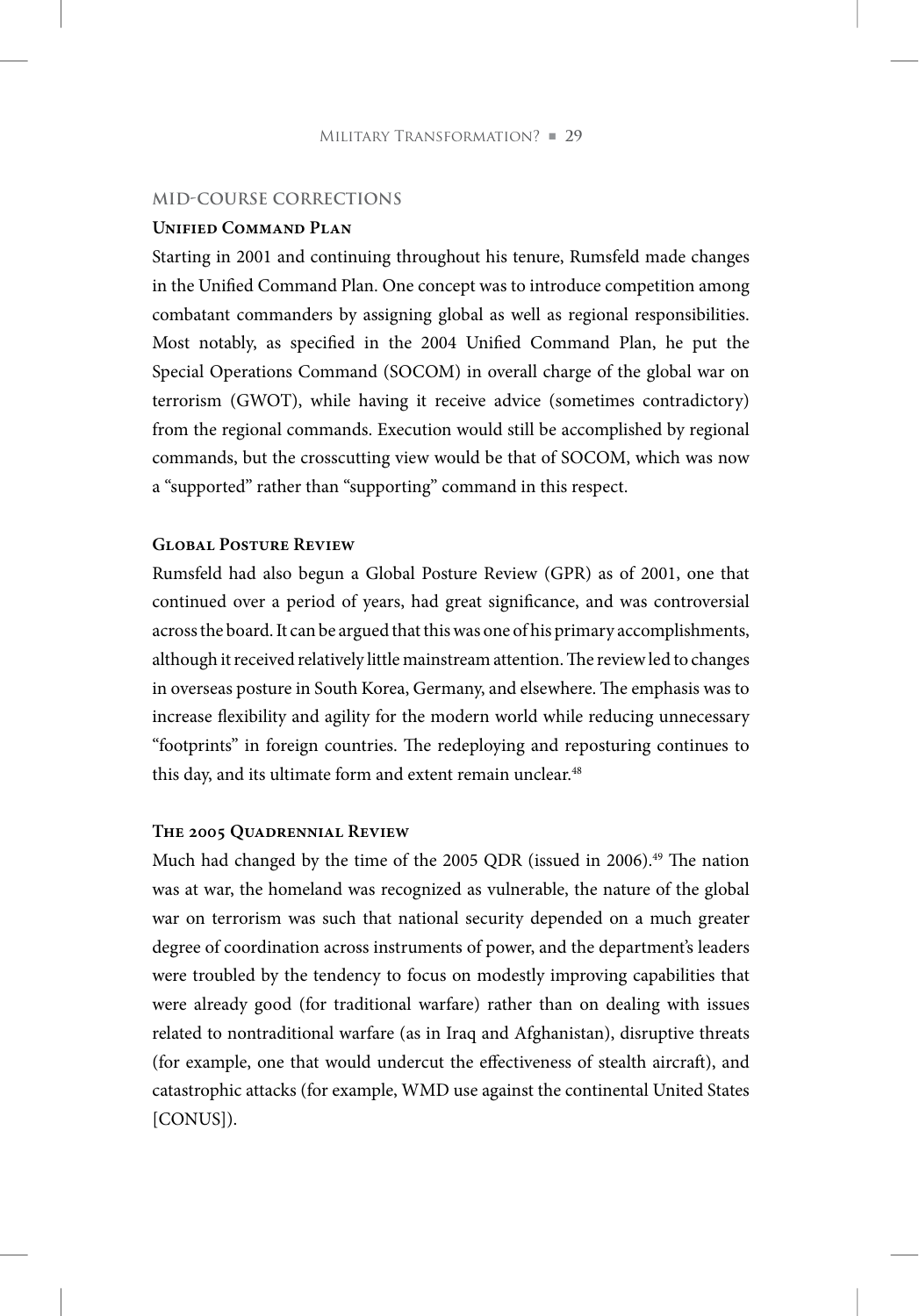To implement the new strategy, the QDR highlighted four distinct areas: (1) defeating extremism and the terrorism that it spawns, (2) in-depth defense of the homeland, (3) shaping the actions of states at crossroad points, and (4) dissuading or preventing hostile states and non-state actors from gaining WMD.

#### **Rebalancing "the Portfolio"**

In contrast to the QDR of 2001, the 2005 QDR laid the strategic basis for making substantial changes in force structure, force posture, acquisition programs, and priorities. Much of this was the result of the ongoing conflicts in Afghanistan and Iraq, which the QDR regarded as indicative in many respects of future needs.<sup>50</sup> Rumsfeld had doubled the size of SOCOM's budget over that of FY 2000. In February 2007, the department, now under Secretary Gates, proposed in its FY 08 program to increase active-duty army and Marine forces by 92,000.<sup>51,52</sup> Rumsfeld had resisted such increases earlier.

An important theme in the effort to rebalance the portfolio was discussed with a chart (see figure 2.8) that described the challenges facing DoD as falling into four quadrants: traditional challenges (bottom left), such as major regional conflicts; irregular challenges, such as defeating terrorist networks and conducting counterinsurgency operations (top left); catastrophic challenges, such as attacks with WMD on the homeland (top right); and disruptive challenges (bottom right), such as a rival nation being able to undercut foundation elements of U.S. military strategy (for example, the ability to penetrate air defenses or the ability to move aircraft carriers close enough to targets as to be useful).<sup>53</sup> The shift of portfolio balance was to increase investment in capabilities for all but the traditional challenges, even if it meant "accepting more risk" with respect to those traditional challenges. Reference to "accepting more risk" is sometimes more politically acceptable than apt: translated, it may correspond to having fewer traditional combat units such as carrier battle groups, divisions, or wings. Whether such cuts would actually reduce capability is arguable because of changes in the security environment and increases in per unit capability.

The QDR included a depiction (re-expressed here as figure 2.9) of what the administration believed it was accomplishing.<sup>54</sup> It remains a useful summary of thinking, although only some of the developments were associated with the Bush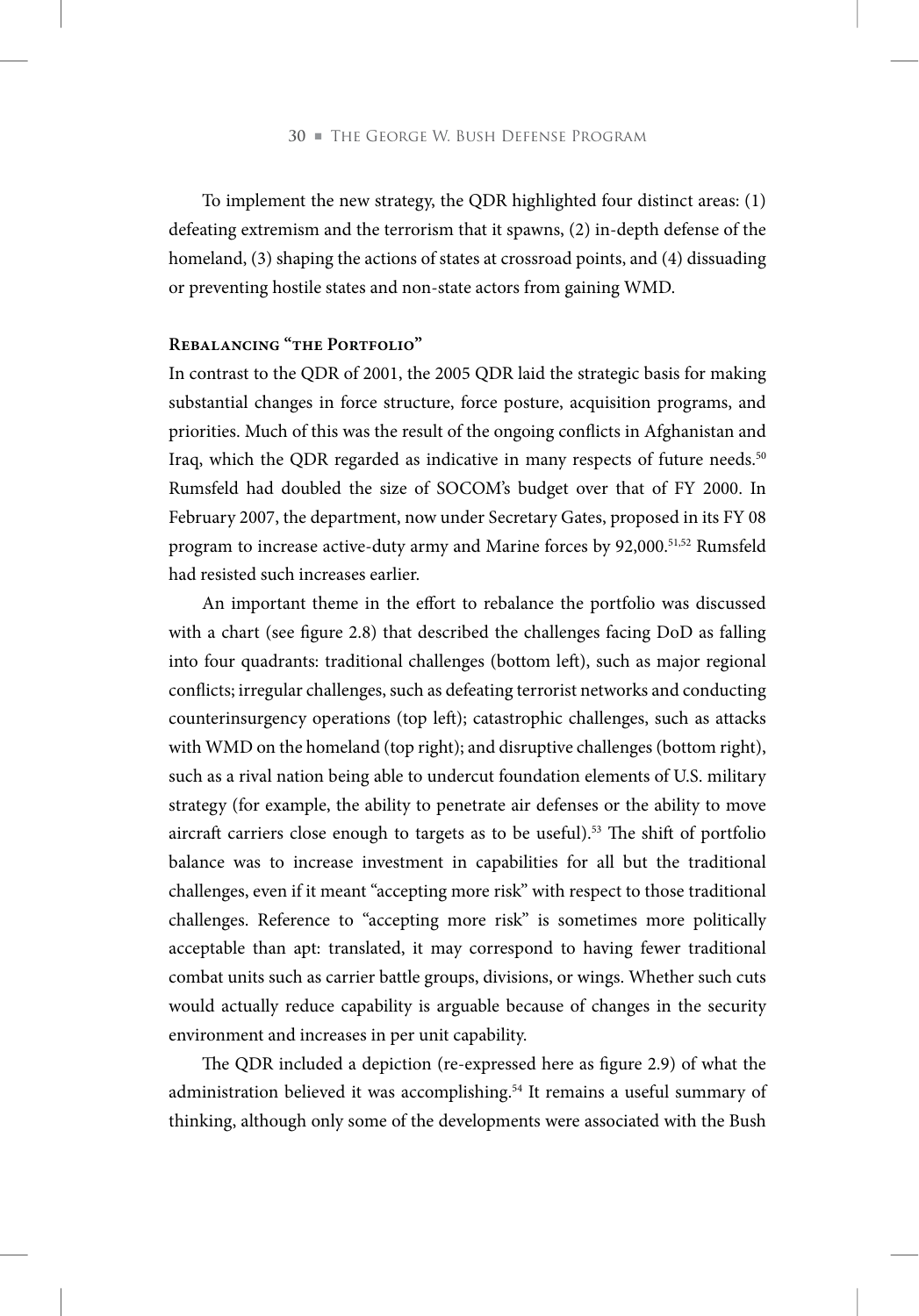



administration narrowly and some of the developments (such as the first) related more to a war that had gone badly than to progress in defense planning.

## **Transformation of Doctrine Stimulated by Iraq**

One of the most profound transformations of the decade occurred not because of prior planning by Rumsfeld or his predecessors but because of what a failing war was showing to be necessary: fundamental rethinking about organization and doctrine for operations in a highly troubled post-combat phase. Neither U.S. military forces nor the secretary of defense was prepared to adapt effectively to the insurgency that emerged. Once again, however, the U.S. military learns. By 2007 the new doctrine associated with U.S. Army Gen. David Petraeus and Marine Gen. James Mattis—albeit, one rediscovering classic counterinsurgency principles was being implemented.55 The now-famous "surge" of 2007 proved successful at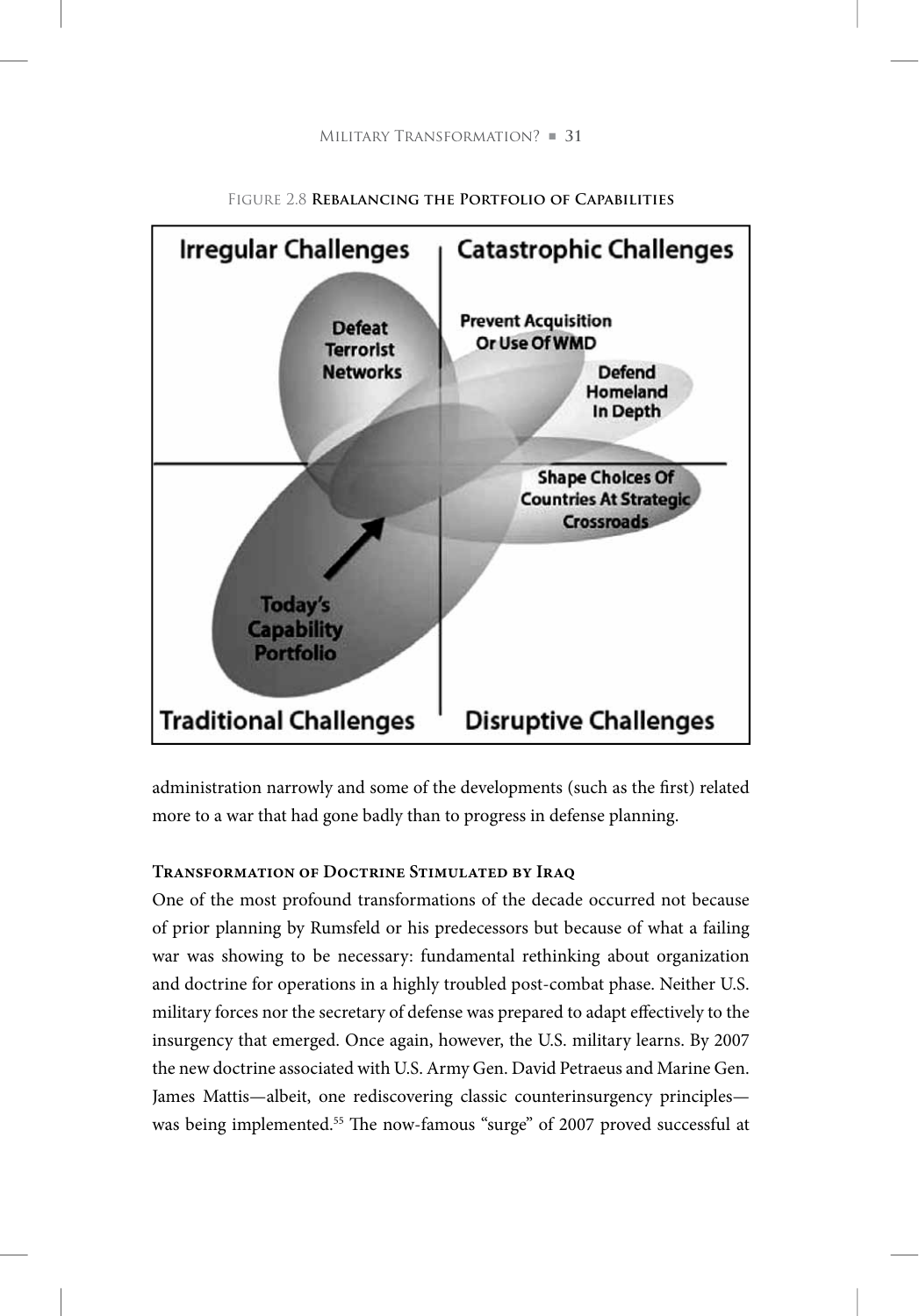| <b>OLD VIEW (20TH CENTURY)</b>                 | NEW VIEW (21ST CENTURY)                                                              |
|------------------------------------------------|--------------------------------------------------------------------------------------|
| Peacetime tempo                                | Wartime sense of urgency                                                             |
| Reasonable predictability                      | Era of surprise and uncertainty                                                      |
| Single-focused threats                         | Multiple, complex challenges                                                         |
| War against nations                            | Conducting war in countries we are<br>not at war with (safe havens)                  |
| One-size-fits-all deterrence                   | Tailored deterrence for rogue<br>powers, terrorist networks, and peer<br>competitors |
| Responding after a crisis starts<br>(reactive) | Preventive actions, so problems do<br>not become crises (proactive)                  |
| Crisis response                                | Shaping the future                                                                   |
| Threat-based planning                          | Capabilities-based planning                                                          |
| Focus on kinetics                              | Focus on effects                                                                     |
| 20th-century processes                         | 21st-century integrated approaches                                                   |
| Static defense and garrison forces             | Mobile, expeditionary operations                                                     |
| Under-resourced, standby forces                | Fully equipped and fully manned<br>combat-ready units                                |
| Battle-ready forces (peace)                    | Battle-hardened forces (war)                                                         |
| Large institutional forces (tail)              | More powerful operational<br>capabilities (teeth)                                    |
| Major conventional combat opera-<br>tions      | Multiple, irregular, asymmetric<br>operations                                        |
| Separate military service concepts             | Joint and combined operations                                                        |
| Forces that need to deconflict                 | Integrated, interdependent forces                                                    |
| <b>Exposed forward forces</b>                  | Reaching back to the continental<br>United States for support                        |
| Emphasis on ships, guns, tanks,<br>and planes  | Focus on information, knowledge,<br>and timely, actionable intelligence              |
| Massing forces                                 | Massing effects                                                                      |
| Set-piece maneuver and mass                    | Agility and precision                                                                |
| Single-service acquisition systems             | Joint portfolio management                                                           |

## FIGURE 2.9. **ACCOMPLISHMENTS (PERSPECTIVE OF 2006 QDR)**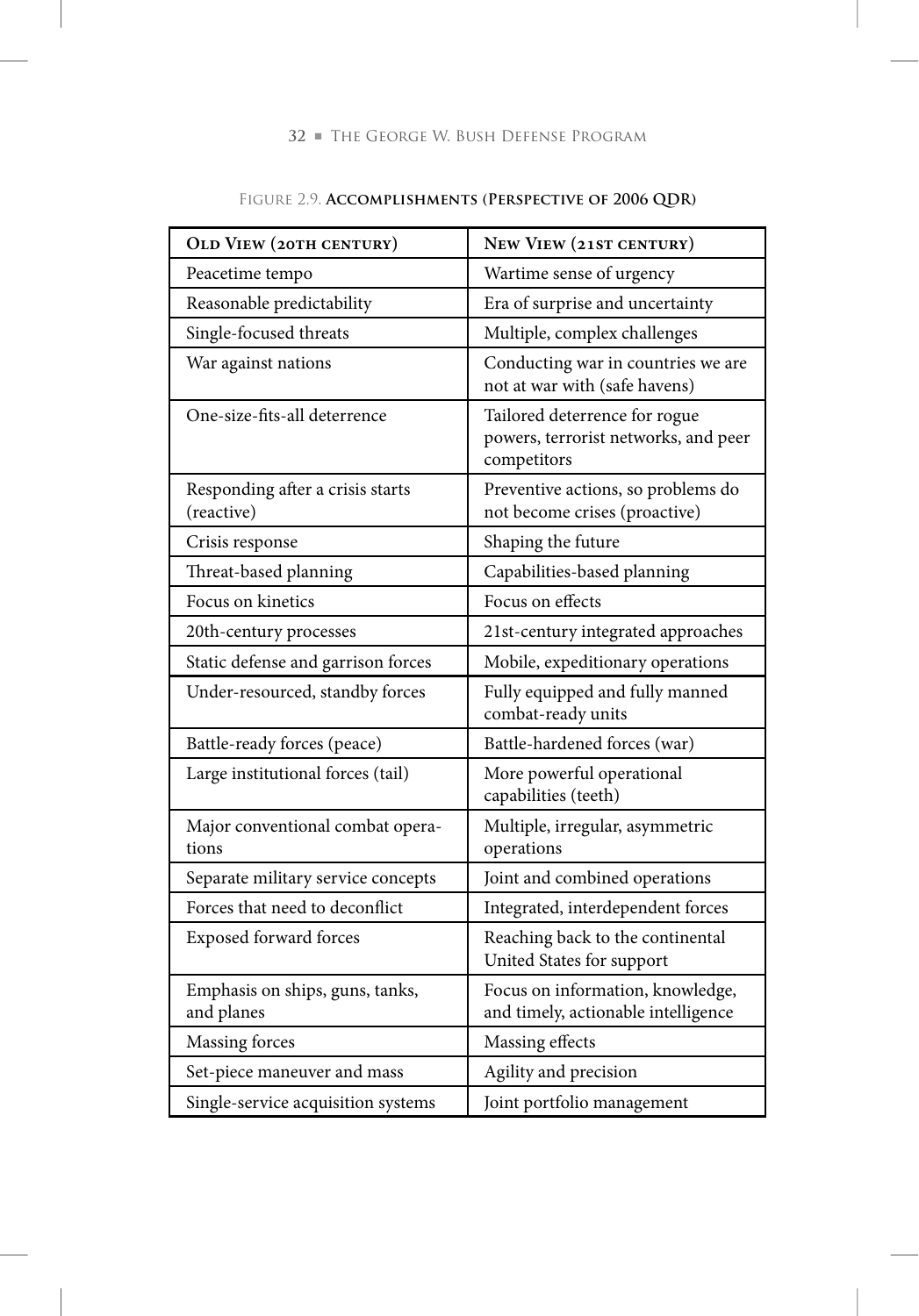| <b>OLD VIEW (20TH CENTURY)</b>                    | NEW VIEW (21ST CENTURY)                              |
|---------------------------------------------------|------------------------------------------------------|
| Broad-based industrial mobilization               | Targeted commercial solutions                        |
| Service and agency intelligence                   | Joint information operations centers                 |
| Vertical structures and processes<br>(stovepipes) | More transparent, horizontal<br>integration (matrix) |
| Moving user to data                               | Moving data to user                                  |
| Fragmented homeland assistance                    | Integrated homeland security                         |
| Static alliances                                  | Dynamic partnerships                                 |
| Predetermined force packages                      | Tailored, flexible forces                            |
| United States performing tasks                    | Building partner capacities                          |
| Static post-operation analysis                    | Dynamic diagnostics and real-time<br>lessons learned |
| Focusing on inputs (effort)                       | Tracking outputs (results)                           |
| Department of Defense solutions                   | Interagency approaches                               |

figure 2.9. **(continued)**

least as much because of the altered concept of operations (and crucial domestic developments in Iraq) as because of the relatively small increase in ground forces. These changes largely occurred because President Bush chose to put his last-ditch bets on a new strategy and new leadership. Robert Gates became secretary of defense and General Petraeus was assigned the lead role in Iraq itself.<sup>56</sup>

By the end of the Bush administration, and after numerous studies and debates,57 Secretary Gates was calling for a rethinking of the national security system that would improve the nation's capacity for effectively orchestrating political, military, and economic approaches across cabinet departments. The administration had undergone a transformation of attitude.<sup>58</sup> Deputy Secretary Gordon England signed out a directive in December 2008 elevating the priority of planning and programming for *irregular war*, accepting a proposal on the subject from Michael Vickers, the assistant secretary of defense for special operations, and for low-intensity conflict. The emphasis was to be on developing the capacity of partner countries and the associated use of SOF rather than planning extensive operations with regular U.S. ground force operations.59

Breaking with the chronological flow of the earlier sections, the next section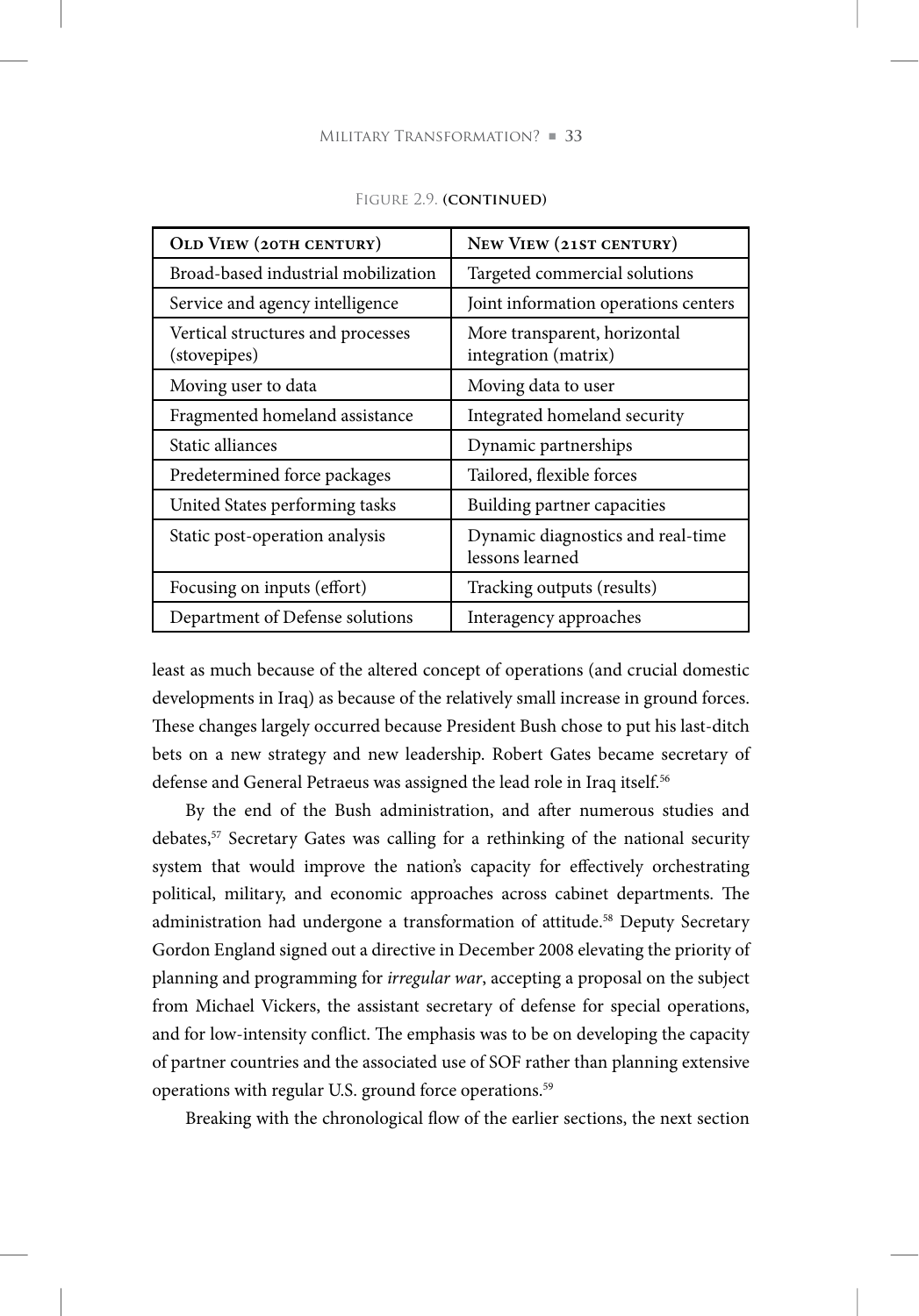deals briefly with managerial issues during the periods in which Rumsfeld and Gates were defense secretaries under George W. Bush.

## **cHanges oF management and process, 2001–2008**

Deviating from the relatively chronological discussion above, let me now comment briefly on changes of management and process during the Bush administration.

#### **PPBS Becomes PPBES**

Rumsfeld correctly recognized that one of the most important elements of transformation would be organizational and managerial. Although the Planning, Programming, and Budgeting System (PPBS) introduced by Robert McNamara had served for forty years, the Pentagon was having severe problems, and many of them were process related. Drawing upon outside studies from the business world,<sup>60</sup> Rumsfeld established what became the Business Management Modernization Program (BMMP), which produced a Business Enterprise Architecture (BEA) and suggested many changes in governance and other aspects of DoD management. He also altered and renamed the PPBS as the Planning, Programming, Budgeting, and Execution System (PPBES), following suggestions by outside advisers.<sup>61</sup> The stated intent included improving discipline (ensuring that decisions were faithfully reflected in programs across services and agencies); reducing unnecessary process; better integrating strategy, requirements, resourcing, and acquisition; increasing influence on programs of the combatant commands (COCOMs); modernizing, as with integrated databases; and, more generally, improving agility. Some observers had remarked that the PPBS had been premised on a linear, rational process that undervalued uncertainty and adaptation. Interestingly, however, Undersecretaries Kenneth Krieg and David Chu both regarded the changes as mechanisms for achieving the original goals of PPBS rather than as something philosophically foreign.<sup>62</sup>

## **The Office of Force Transformation**

One of Rumsfeld's acts in the autumn of 2001 was to create the Office of Force Transformation and to appoint Vice Admiral Cebrowski, USN (Ret.) to direct it. Cebrowski was a "revolutionary" who was asked to work closely for the secretary himself. The office laid out transformation guidance,<sup>63</sup> and the services were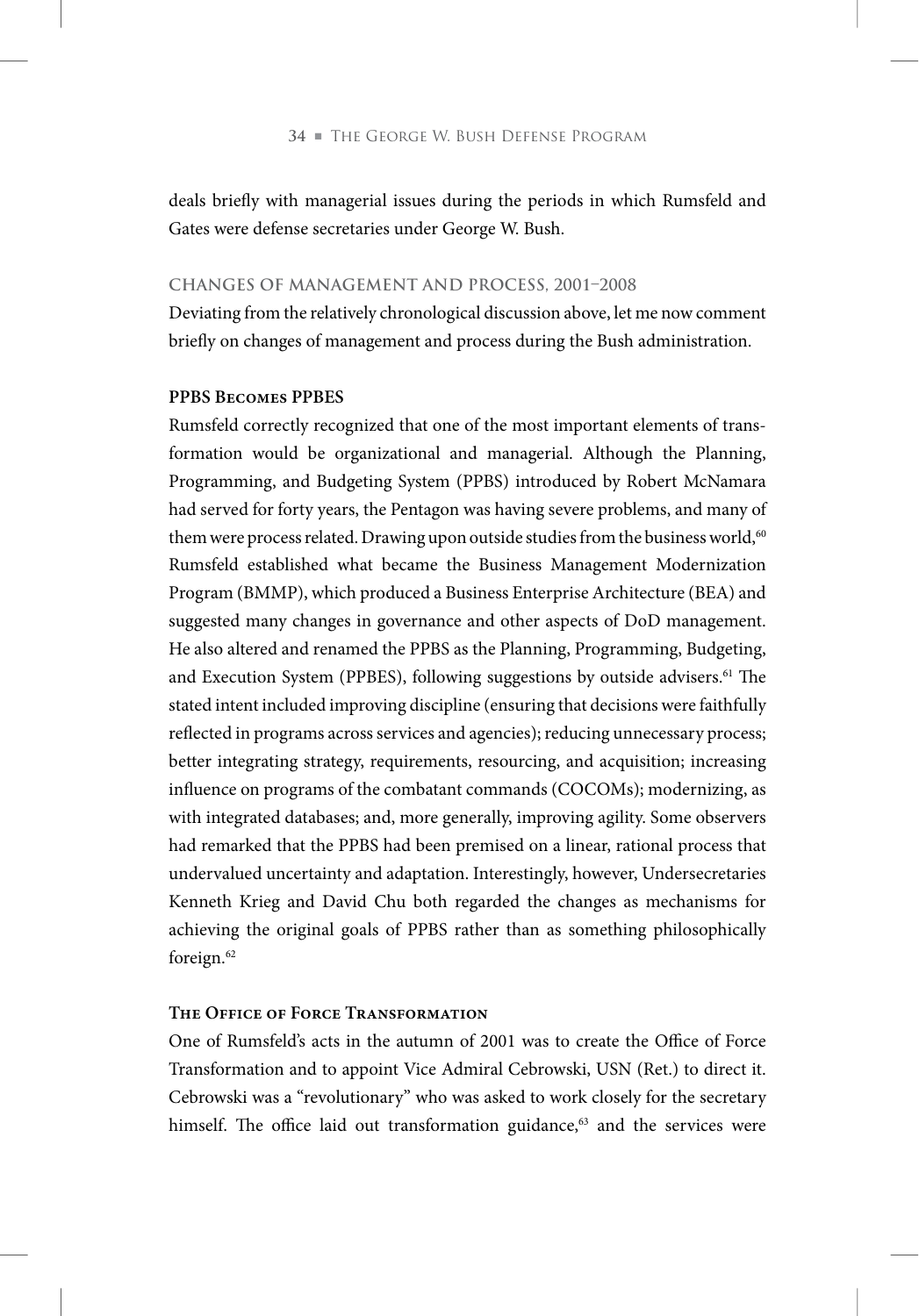directed to develop their own transformation road maps. Transformation had clearly become part of the agenda for action, not merely a term to be used in speeches. The services responded with innovation and energy.<sup>64</sup> After Cebrowski's death, the office was disbanded; it was deemed to have served its stimulation function<sup>65</sup>

#### **The "Aldridge Study"**

Rumsfeld commissioned the Joint Defense Capabilities Study (the "Aldridge study") in March 2003. Figure 2.10 shows what the study's authors highlighted most strongly: *joint* needs, *joint* capability assessments, and front-end guidance (historically difficult to obtain for many reasons, including leadership tendencies to defer highly controversial decisions as long as possible). Figure 2.11 was the simplified depiction of the revised process.<sup>66</sup> What may seem to be naive separation of strategy from resourcing becomes more understandable if it recognized that the authors had in mind successive versions of this process over the years, with lessons learned from studies and assessments in one year becoming input for decisions on strategy in subsequent years (see "feedback" line). The primary challenge would be within the module referred to as "enhanced planning." This was to draw from the SecDef strategic planning guidance and think of capabilities as something that should be "born joint" wherever possible—with collaboration among all relevant users and providers, broad examination of alternatives and trades, and expression of "capabilities" in terms meaningful across DoD rather than, say, just to a particular platform-related community. Combatant commanders would be engaged throughout the process (another long-term challenge since those commanders have "day jobs" focused primarily on here-and-now operations).

## **Management in the Last Two Years of the Bush Administration**

In the last two years of the Bush administration, Secretary Gates led DoD Deputy Secretary England had replaced Wolfowitz in February 2006 and maintained management continuity while Gates was largely preoccupied with the conflicts in Iraq and Afghanistan. Relatively little has been published about England's activities, but they were reflected in the Strategic Management Plan (SMP)67 and internal directives. One initiative, the Concept Development Process, is intended to greatly improve aspects of the capability development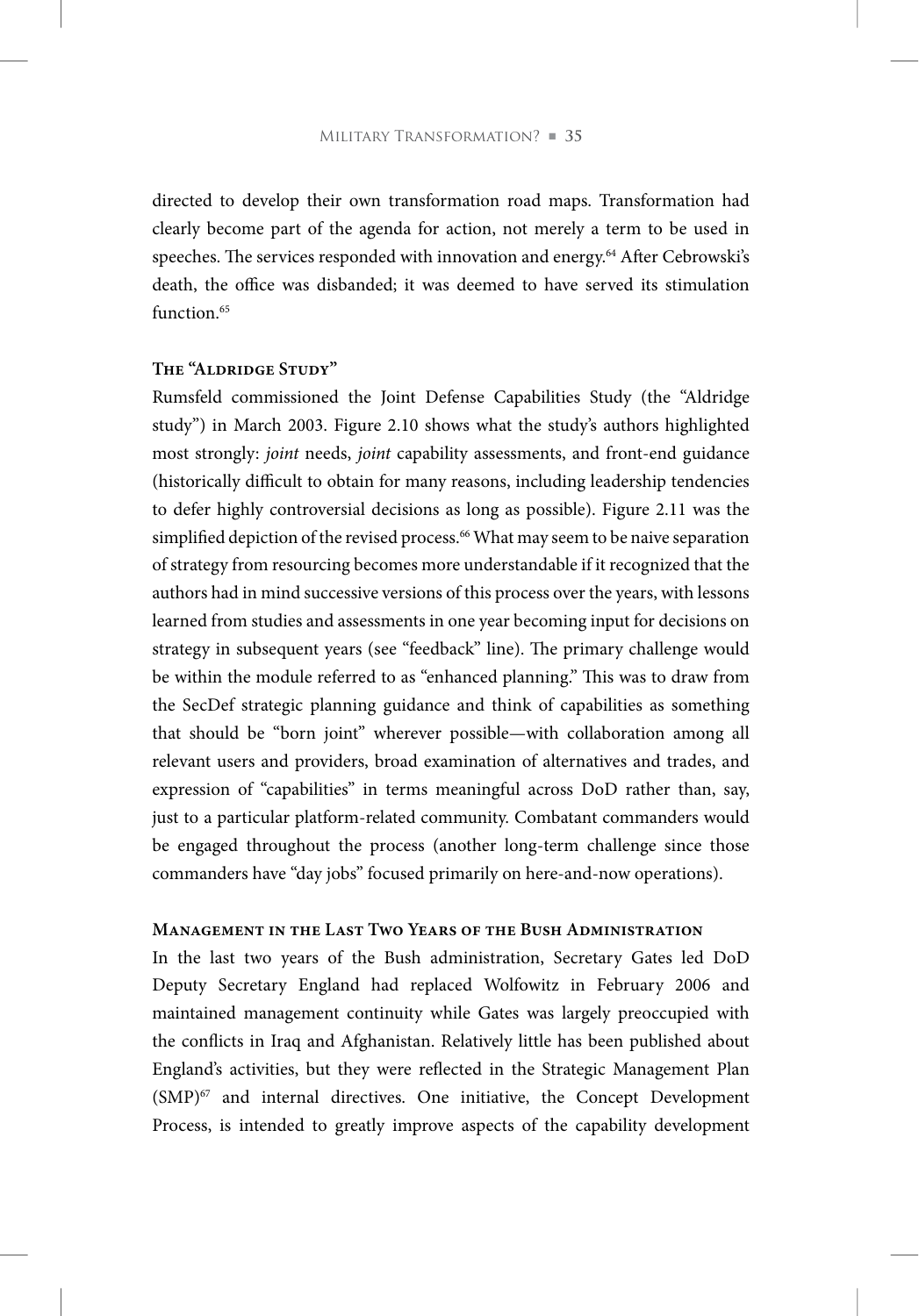| <b>PROBLEM</b>                                                                                                      | <b>SOLUTIONS IN A CAPABILITIES-</b><br><b>BASED PROCESS</b>                                                            |
|---------------------------------------------------------------------------------------------------------------------|------------------------------------------------------------------------------------------------------------------------|
| Services dominate the current                                                                                       | Joint needs are to dominate the                                                                                        |
| requirements process                                                                                                | process                                                                                                                |
| Service planning does not consider<br>the full range of solutions available<br>for meeting joint war-fighting needs | Planning major joint capabilities<br>should be accomplished at the<br>department, rather than the<br>component, level. |
| Resourcing depends on senior                                                                                        | Senior leaders should provide                                                                                          |
| leadership's actions at the end of the                                                                              | guidance and decisions at the front                                                                                    |
| process, rather than the beginning                                                                                  | end of the process                                                                                                     |

#### figure 2.10. **Jdcs (Joint defense capabilities study)**

system with more careful early analysis informing initial decisions and with relatively fewer sources of delay and friction between the initial decision and the next milestone. This work was begun under Kenneth Krieg, undersecretary of defense for acquisition and logistics; it continued under his successor, John Young.68 Many of the associated initiatives involve using *capability portfolios* to cut across traditional stovepipe and to permit DoD leaders to better balance strategic risks and make capability trade-offs. Numerous suggestions of a related nature had been made for years,<sup>69</sup> and proponents, such as Ryan Henry (principal deputy undersecretary), believed that the approach could be one of the most important of the administration. Others were more skeptical, including the Government Accountability Office (GAO), which had reviewed best industry practices<sup>70</sup> and doubted the effectiveness of a system in which the portfolio managers would not control resources. It was unclear as this chapter was written what the fate of the initiative would be in the Obama administration, but the basic idea of such crosscutting integration will surely endure.

It is too early to judge the long-term success of the changes, in part because there have been errors along the way. In particular, as part of the earlier reforms, the Joint Staff instituted a process called the Joint Capabilities Integration Development System (JCIDS), which has been widely and vociferously criticized as extremely inefficient and ineffective. As of mid-decade, it was in many respects the antithesis of what Rumsfeld had intended.<sup>71</sup> The problems have been recognized and adaptations introduced, but it will take time to assess results.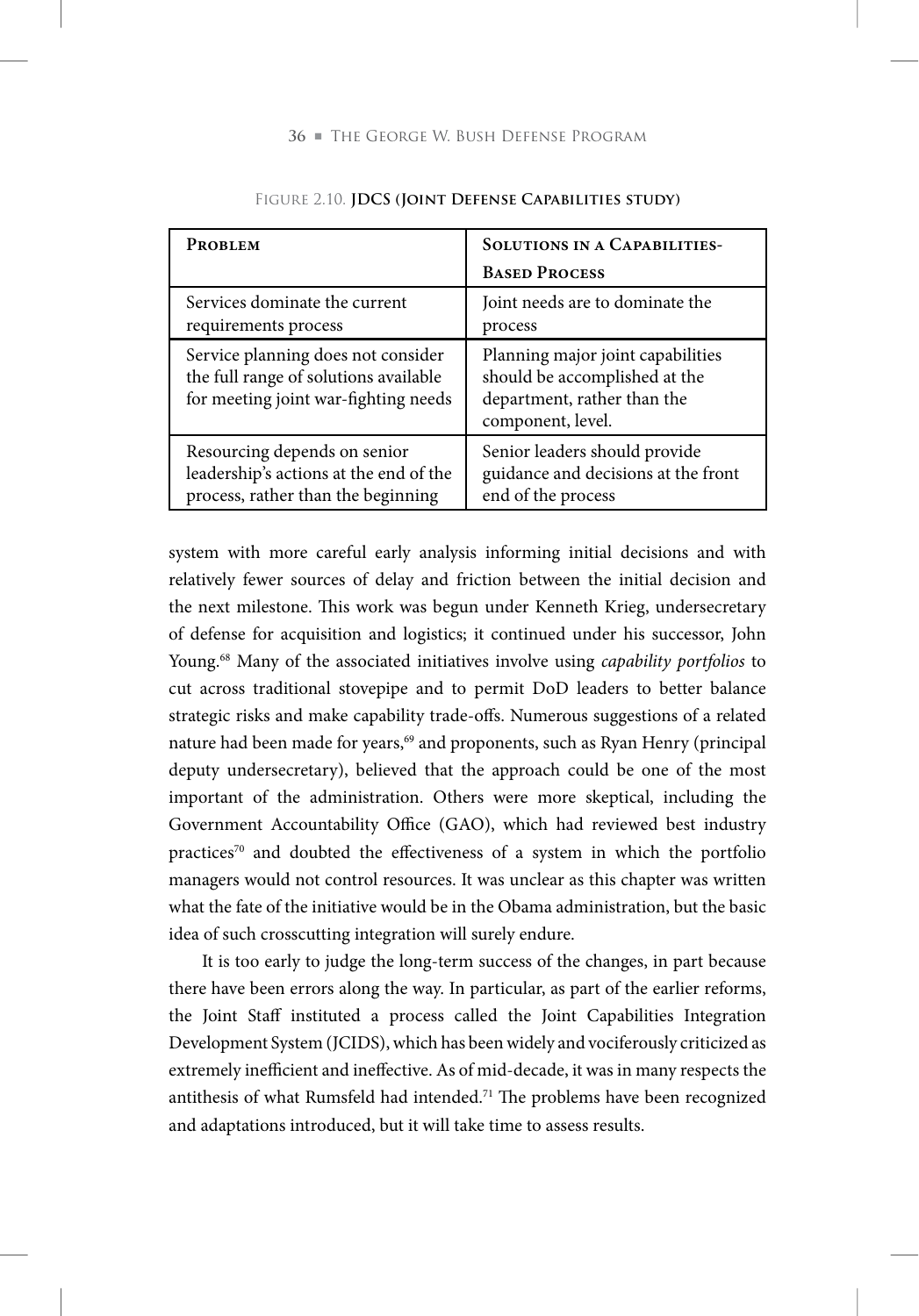

figure 2.11 **simplified View of the revised process**

#### **WHat Has Been accomplisHed?**

Each author will have his own summary of what was and was not accomplished during the Bush administration of 2001–2008. Figure 2.12 is my own depiction. On balance, it suggests a great deal more accomplishment than is currently acknowledged, primarily because of the strong emotions that currently exist about the Iraq War and Donald Rumsfeld. A balanced account on the war-related issues has not yet been written and will be an interesting challenge for future historians. As for transformation, however, a great deal has been accomplished.

The nature of the war in Iraq has had a dampening effect on transformation because it has demanded so much high-level attention and because it has convinced many people that transformation's emphasis on smaller, lighter forces was misplaced (an error, in my view). Congress has authorized increasing the size of the active ground forces by some 92,000 people. A 2006 Congressional Research Service (CRS) study provides a good review of the conflicting attitudes.<sup>72</sup>

In considering prospects for defense planning late in 2008, the financial crisis that besets the world weighs heavily. Further, the unprecedented boom in defense spending over the last eight years seems most unlikely to continue much longer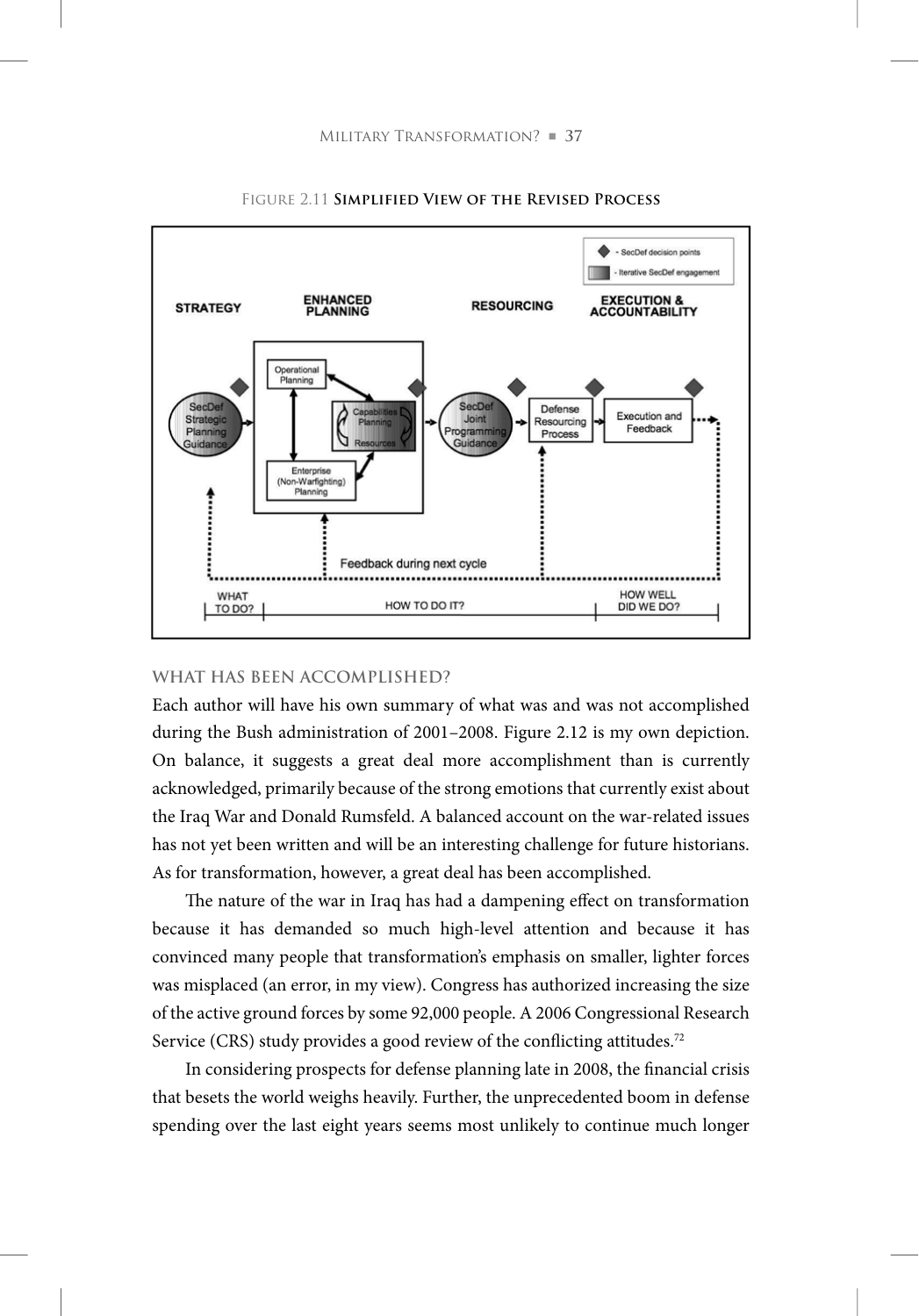#### figure 2.12. **a reminder of new developments and accomplishments (many, transformation-related)**

| <b>ITEM</b>                                                                            | <b>COMMENT</b>                                                                        |  |
|----------------------------------------------------------------------------------------|---------------------------------------------------------------------------------------|--|
| Strategy                                                                               |                                                                                       |  |
| Dissuade, deter, defend/defeat                                                         | Less different than seems; U.S. unilat-<br>eralism early in decade was aberration     |  |
| Deployed ballistic missile defense                                                     | Filled vacuum, but future is debatable                                                |  |
| Strategic redeployment away from<br>Europe toward Middle East (and<br>Pacific?)        | Current wars have focused forces<br>heavily on Middle East                            |  |
|                                                                                        | Forces and Force Posture                                                              |  |
| Reserves are now extensively used<br>along with active forces for combat<br>operations | Serious questions about sustainabil-<br>ity and consequences for homeland<br>defense  |  |
| Navy has repostured for rapid surges                                                   | In-port battle groups can now deploy<br>faster                                        |  |
| Army and air force have repostured<br>for expeditionary operations                     | Marines have long been so postured                                                    |  |
| Challenges "Solved"                                                                    |                                                                                       |  |
| Adversary large-scale armored inva-<br>sions have been rendered obsolete               | Depends on forward presence, warn-<br>ing, access, and suppression of air<br>defenses |  |
| Other QDR 2001 operational<br>challenges?                                              | None "solved," but major progress has<br>been made on some                            |  |
| <b>System Capabilities</b>                                                             |                                                                                       |  |
| Precision navigation and precision<br>fires                                            | Introduced in 1990s; now ubiquitous                                                   |  |
| Unmanned aerial vehicles (UAVs) and<br>armed UAVs                                      | From handfuls to hundreds; more<br>coming                                             |  |
| Stealth technology is built into<br>modern U.S. aircraft: B-2, F-22, F-35              | Provides "overmatch" except against<br>adversaries with large numbers of<br>platforms |  |
| Network-centric capabilities                                                           | Evolving rapidly                                                                      |  |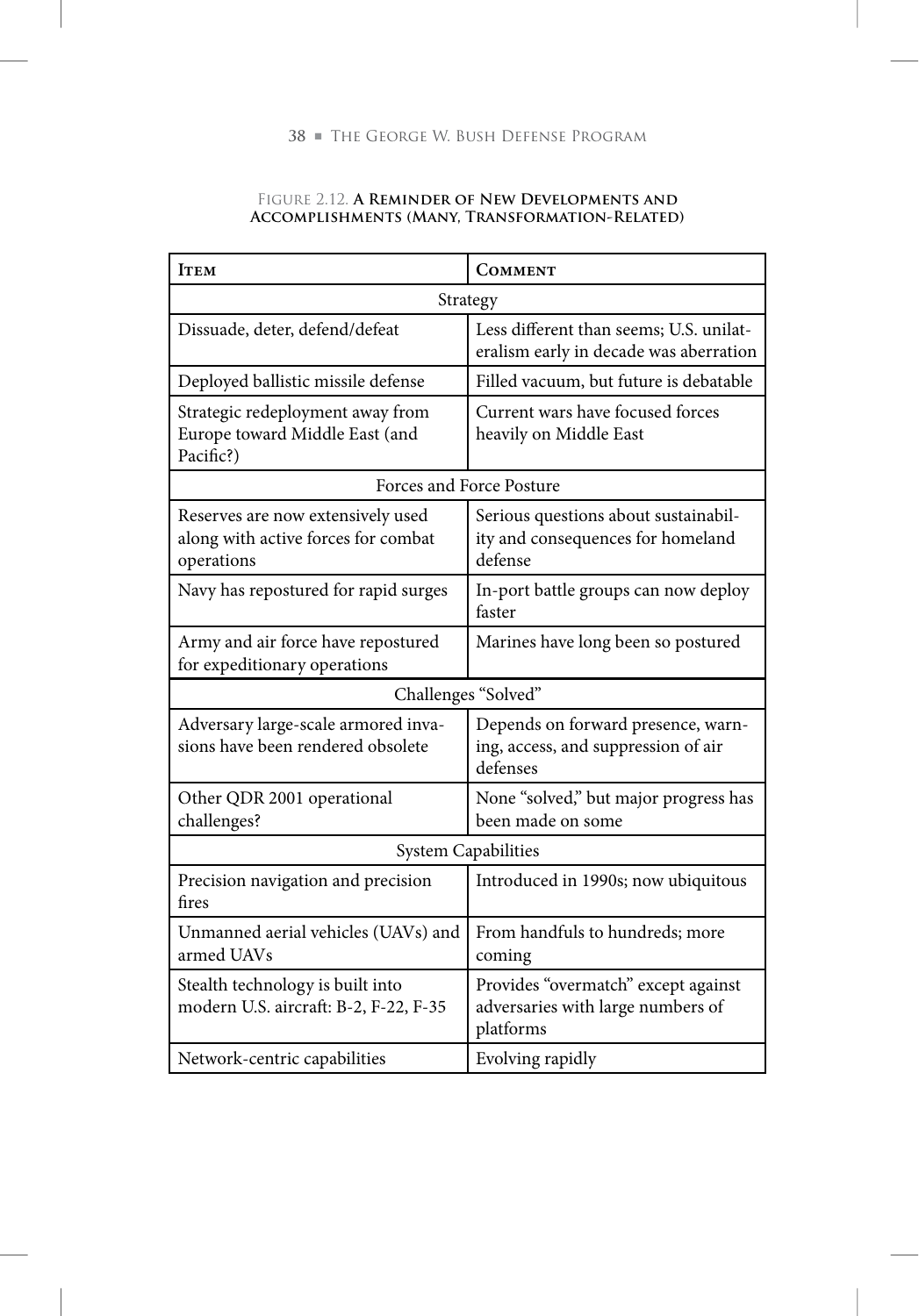| Doctrine and Operations                                                                                                       |                                                                                               |  |
|-------------------------------------------------------------------------------------------------------------------------------|-----------------------------------------------------------------------------------------------|--|
| Jointness is core reality                                                                                                     | Service parochialism is truly reduced                                                         |  |
| Adaptive planning is now part of<br>operations                                                                                | Demonstrated in Iraq's combat phase                                                           |  |
| Special Operations Forces have<br>become crucial in joint, irregular<br>warfare                                               | Related changes in regular ground<br>force units are now under discussion                     |  |
| Counterinsurgency doctrine has been<br>rediscovered and implemented                                                           | Occurred largely in 2007-2008, repre-<br>senting major change of strategy                     |  |
| Balance between airpower and ground<br>force power is now well understood                                                     | Air dominance is routinely exploited,<br>perhaps depended upon excessively                    |  |
| Acquisition: Modernization and Recapitalization                                                                               |                                                                                               |  |
| Remarkable new systems such as<br>Global Hawk, Reaper, Stryker                                                                | All of these have been heavily used in<br>Iraq and Afghanistan                                |  |
| Cancellation or retirement of Cru-<br>sader, Comanche, DD-21, Navy Area<br>Missile Defense, Peacekeeper                       | Demonstrates that at least some<br>choices were indeed made, with most<br>being quite painful |  |
| Procurement rates of F-22, Joint<br>Strike Fighter (JSF), and other plat-<br>forms have tumbled as unit prices<br>have soared | Unsustainable and a symptom of<br>chronic problems                                            |  |
| New processes for acquisition and<br>business management                                                                      | Acquisition system is still broken                                                            |  |

figure 2.12. **(continued)**

given historical trends, public disaffection with the war in Iraq, and the priorities of President Barack Obama. The need for fiscal stimulus may delay cutbacks for a year or three, but they are surely coming. The Congressional Budget Office's (CBO) March 2008 data and projections of defense spending are shown in figure 2.13, with the dashed curves including projected supplementals related to the special costs of operations in Afghanistan and Iraq. The level of spending has exceeded those of the Cold War's peak and the peak during the Vietnam War. Based on history, it would hardly be surprising if spending levels were to drop by up to 25 percent in the relatively near future. Some, including the chairman of the Joint Chiefs of Staff, have called for a leveling off at 4 percent of GDP, or about \$560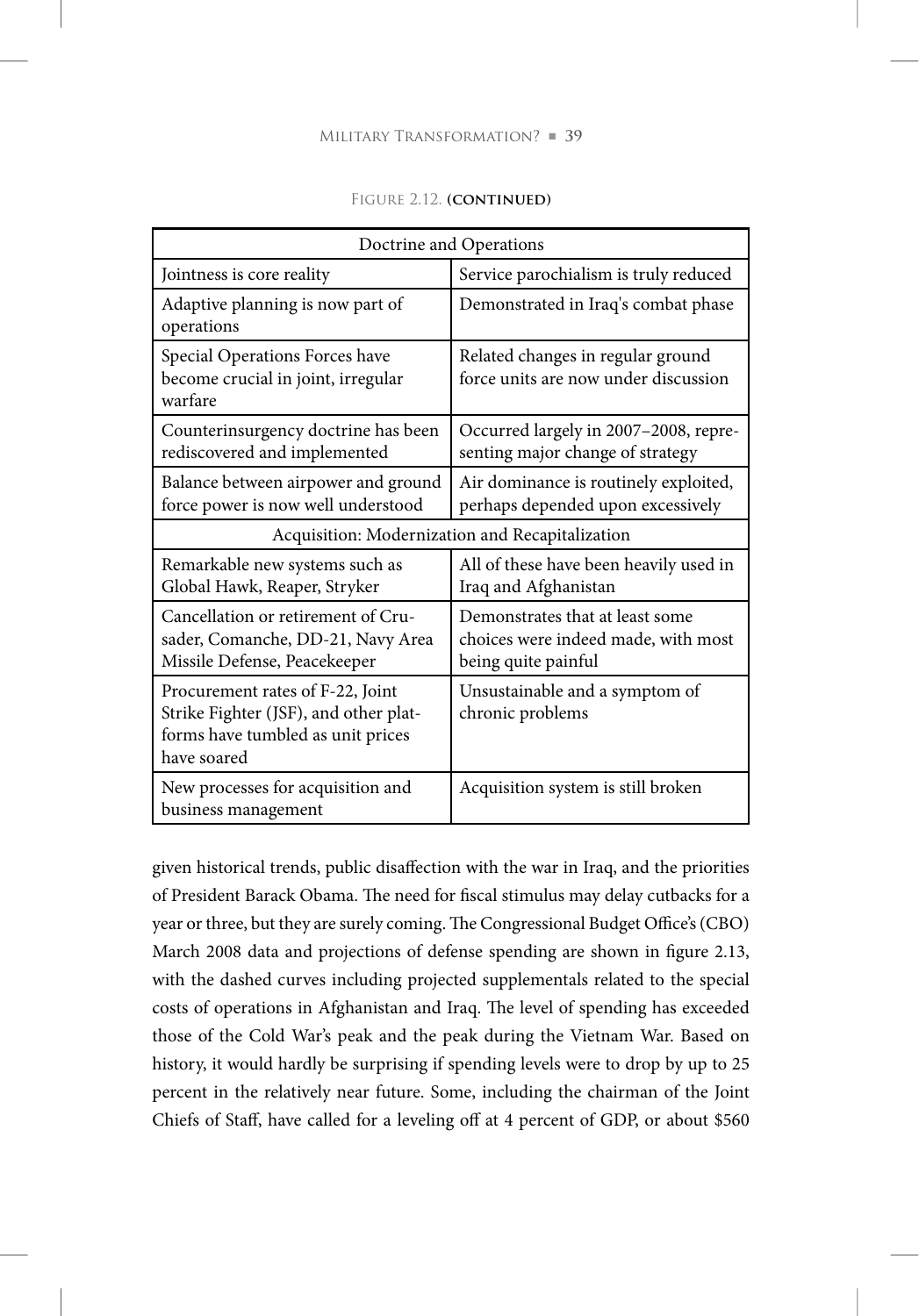billion in 2008 dollars. Others argue that this is too high a figure (0.5 percent higher than the current level of spending without the special supplementals) and quarrel with the concept of pegging DoD's budget to U.S. GDP.<sup>73</sup>

In contemplating the changes that will be necessary, it should be noted that the cost of the big-ticket procurement items continues to rise at a faster pace than costs more generally—so much so that DoD's rate of procurement has plummeted. The path simply cannot be sustained.<sup>74</sup>

## **WHat lies aHead For transFormation?**

Current conventional wisdom sees transformation as an obsolete phrase associated with Donald Rumsfeld. In fact, a great deal of transformation lies ahead or, at least, *should* lie ahead if America is to avoid serious problems in future years. In my view, decisions in 2009–2010 will be of the once-in-several-decades variety:



#### figure 2.13 **the Budget picture**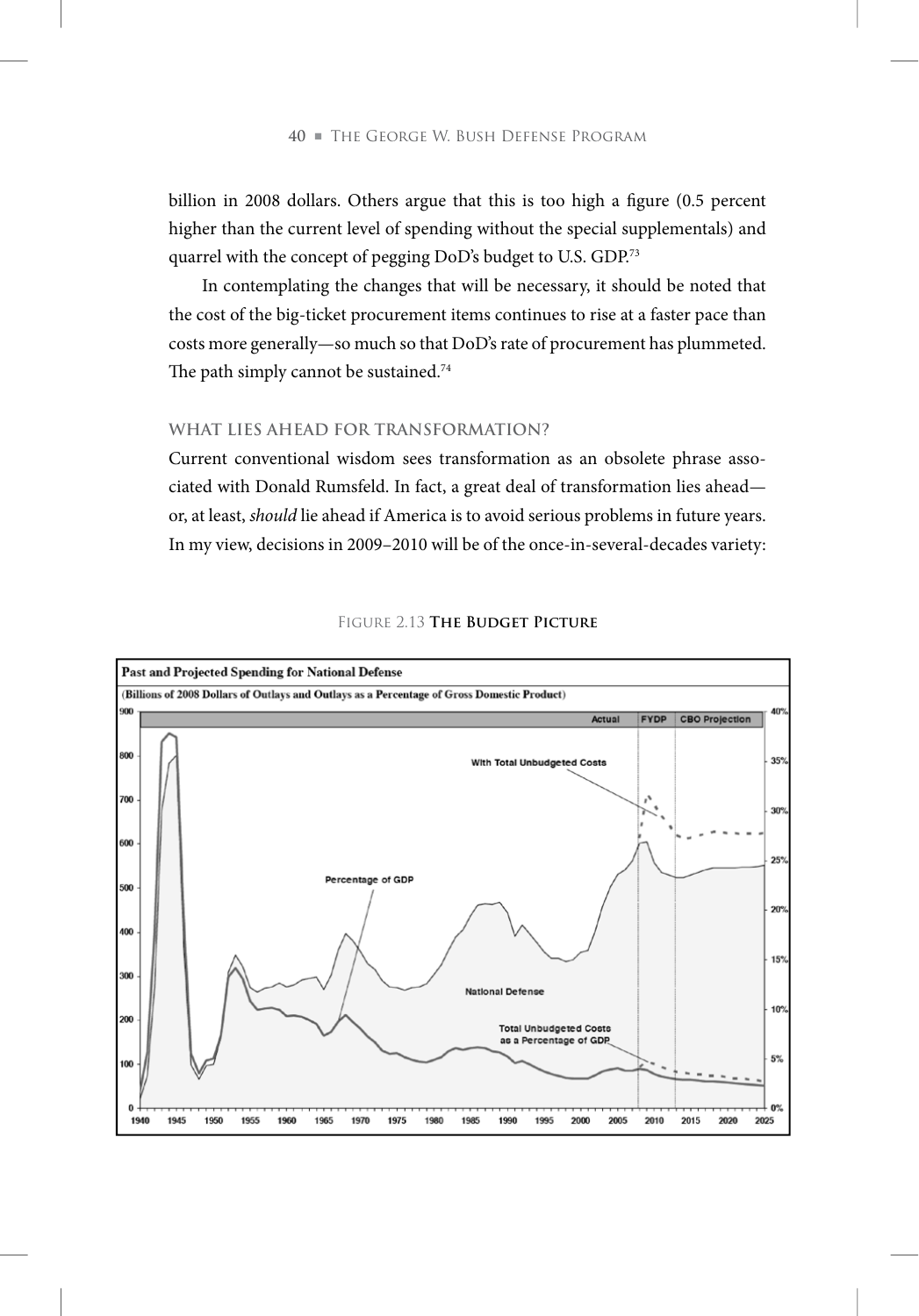very important and consequential, many of them not obvious, and many with transformational implications.75 Without elaboration, let me end by highlighting a few of the issues before the nation:

What should be the "portfolio balance" between counterterrorism/counterinsurgency activities and activities concerned with mid- and long-term balanceof-power and competitive strategy?

What types of power projection will be feasible and necessary with adversaries having inexpensive but more accurate and lethal weapon systems and surveillance?

What should be the nature of the services' building-block units (how small, how configured?) in a networked world and dangerous environment? Should there be specialization of units for irregular warfare?

What should be the size and character of total force structure (active and reserve) as a function of the conflict types for which the United States chooses to prepare?

What should be the future of "strategic" forces, including "conventional prompt global strike," probably in a world with more nuclear powers?

What should budget levels and responsibilities be for security-related missions of DoD and the Department of State?

This terse list of questions may seem straightforward, but the issues raised are profound. Some had been taken up in the new administration's work on its first QDR as of when this chapter was completed, but other questions will continue to be in play for some years.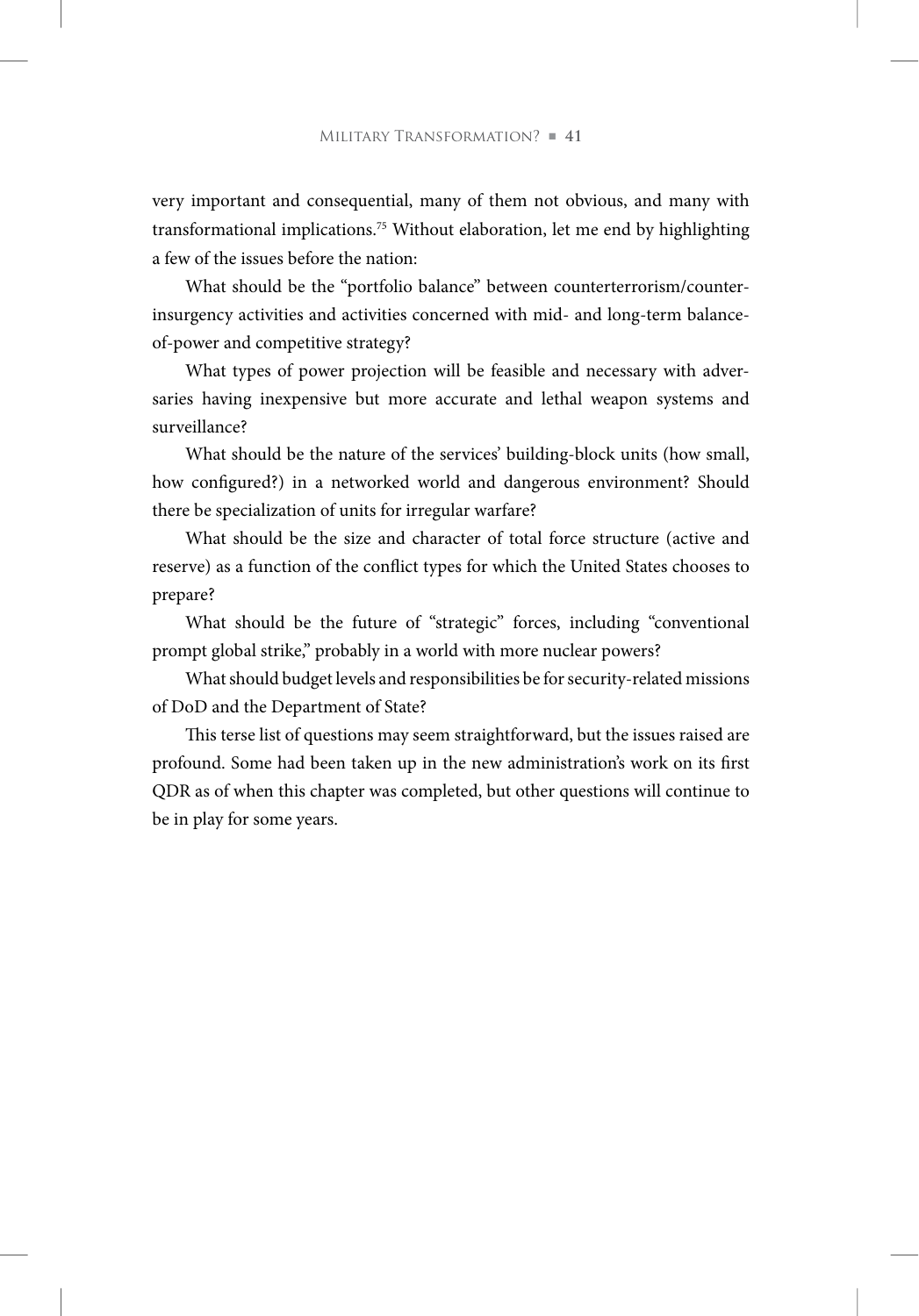## **Chapter 2: Military Transformation? Which Transformation, and What Lies Ahead?**

- 1. This chapter is an adaptation of a RAND paper forthcoming. I benefited from suggestions by colleagues Andrew Hoehn and Stuart Johnson.
- 2. See Andrew W. Marshall, "Revolutions in Military Affairs: Statement for the Subcommittee on Acquisition & Technology, Senate Armed Services Committee," May 5, 1995; Arthur K. Cebrowski, "What Is Transformation?" at [www.cdi.org/mrp/tt-14oct02.pdf;](http://www.cdi.org/mrp/tt-14oct02.pdf) Paul K. Davis et al., *Transforming the Force*  (Santa Monica, CA: RAND, 1998); and Richard Hundley, *Past Revolutions, Future Transformations: What Can the History of Revolutions in Military Affairs Tell Us About Transforming the U.S. Military?* (Santa Monica, CA: RAND, 1999).
- 3. Paul K. Davis, "Integrating Transformation Programs," in *Transforming America's Military*, Hans Binnendijk, ed. (Washington, DC: Center for National Security Policy, National Defense University Press, 2002).
- 4. Fred C. Iklé and Albert Wohlstetter, *Discriminate Deterrence: Report of the Commission on Long-Term Strategy* (Washington, DC: Department of Defense, 1988).
- 5. Hundley, *Past Revolutions*.
- 6. Paul K. Davis, ed., *new Challenges in Defense Planning: Rethinking How Much Is Enough* (Santa Monica, CA: RAND, 1994).
- 7. Les Aspin, *Report of the Bottom-Up Review* (Washington, DC: Department of Defense, 1993).
- 8. Joint Chiefs of Staff, *Joint Vision 2010* (Washington, DC: Department of Defense, 1996).
- 9. William Cohen, *Report of the Quadrennial Defense Review* (Washington, DC: Department of Defense, 1997).
- 10. Discussions of environment shaping date back to Paul K. Davis, *national Security Planning in an Era of Uncertainty,* Paper P-7605 (Santa Monica, CA: RAND, 1989), reflected in Dick Cheney, *Defense Strategy for the 1980s: The Regional Defense Strategy* (Washington, DC: Department of Defense, 1993).
- 11. National Defense Panel, "Transforming Defense: National Security in the 21st Century," 1997, at [http://www.dtic.mil/ndp/.](http://www.dtic.mil/ndp/)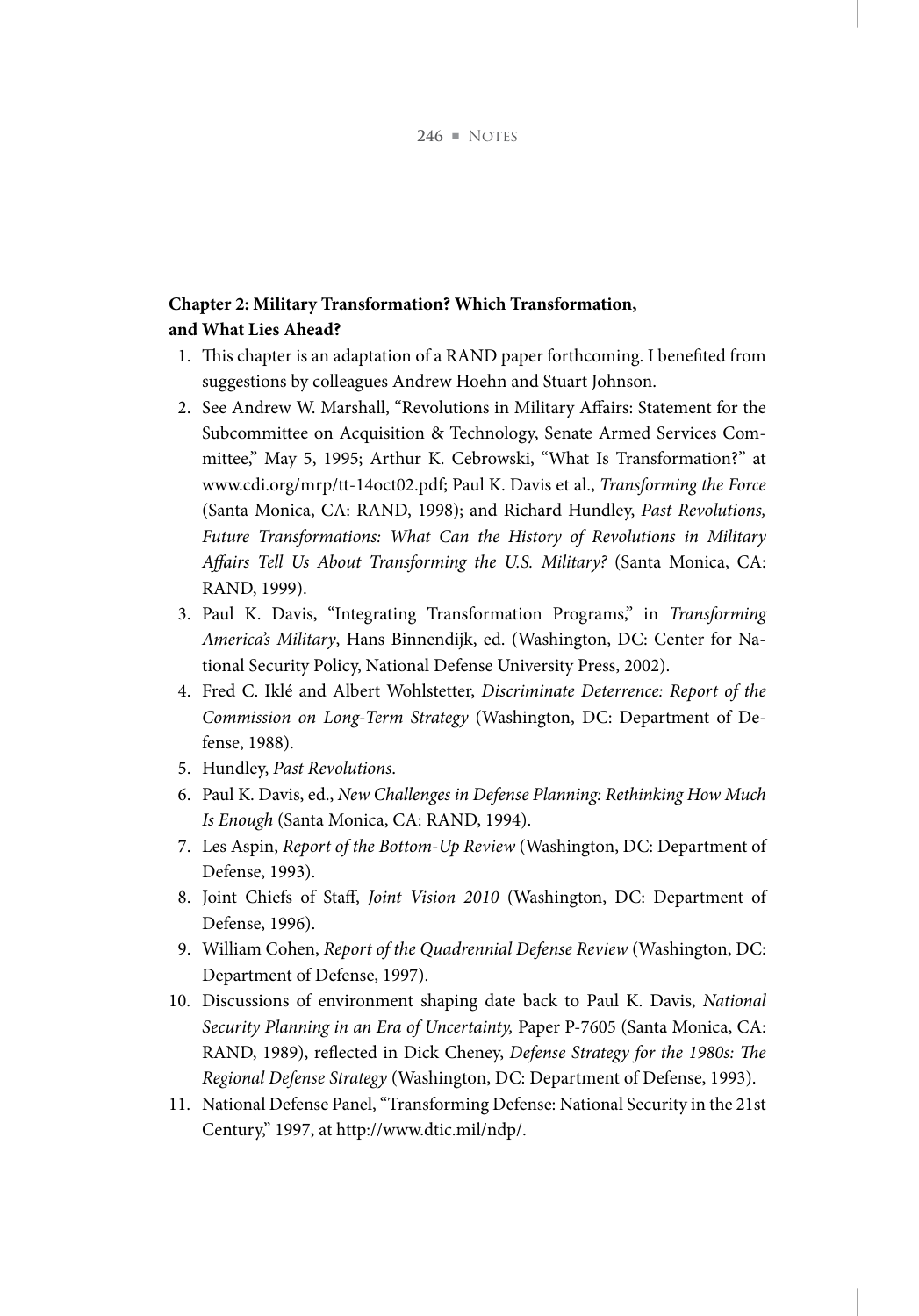- 12. Paul K. Davis et al., *Measuring Interdiction Capabilities in the Presence of Anti-Access Strategies: Exploratory Analysis to Inform Adaptive Strategies for the Persian Gulf* (Santa Monica, CA: RAND, 2002).
- 13. Davis et al., *Transforming the Force*.
- 14. Arthur K. Cebrowski and John Garstka, "Network-Centric Warfare: Its Origins and Future," *naval Institute Proceedings* (1998): 28–35; and David S. Alberts et al., *network Centric Warfare: Developing and Leveraging Information Technology* (Washington, DC: Department of Defense, 1999).
- 15. John Arquilla and David Ronfeldt, "Cyberwar Is Coming," *Comparative Strategy* 12, no. 2 (1993): 141–65; and John Arquilla, *In Athena's Camp: Preparing for Conflict in the Information Age* (Santa Monica, CA: RAND, 1997).
- 16. James R. Blaker, *A Vanguard Force: Accelerating the American Revolution in Military Affairs* (Washington, DC: Progressive Policy Institute, 1997); Andrew Krepinevich, *Emerging Threats, Revolution and Military Transformation*  (Washington, DC: Center for Strategic and Budgetary Assessments [CSBA], 1999); Andrew Krepinevich, "Why No Transformation?" *national Interest*, February 1999; Defense Science Board, *Tactics and Technologies for 21st Century Military Superiority* (Washington, DC: Office of the Undersecretary of Defense for Acquisition, Technology, and Logistics, 1996); Defense Science Board, *Joint Operations Superiority in the 21st Century: Integrating Capabilities Underwriting Joint Vision 2010 and Beyond* (Washington, DC: Office of the Undersecretary of Defense for Acquisition, Technology, and Logistics, 1998); and Naval Studies Board of the National Research Council, *Technology for the United States navy and Marine Corps: 2000–2035* (Washington, DC: National Academy Press, 1997).
- 17. Paul K. Davis et al., *Adaptiveness in national Defense: The Basis of a new Framework,* Issue Paper IP-155 (Santa Monica, CA: RAND, 1996); Davis et al., *Transforming the Force*; and Eugene Gritton et al., *Ground Forces for a Rapidly Employable Joint Task Force* (Santa Monica, CA: RAND, 2000).
- 18. National Research Council, *network Centric naval Forces* (Washington, DC: National Academy Press, 2000).
- 19. Davis et al., *Transforming the Force*.
- 20. Michèle A. Flournoy, ed., *QDR 2001: Strategy-Driven Choices for America's Security* (Washington, DC: National Defense University Press, 2001).
- 21. Michael O'Hanlon, "Modernizing and Transforming U.S. Forces: Alternative Paths to the Force of Tomorrow," in Flournoy, *QDR 2001*.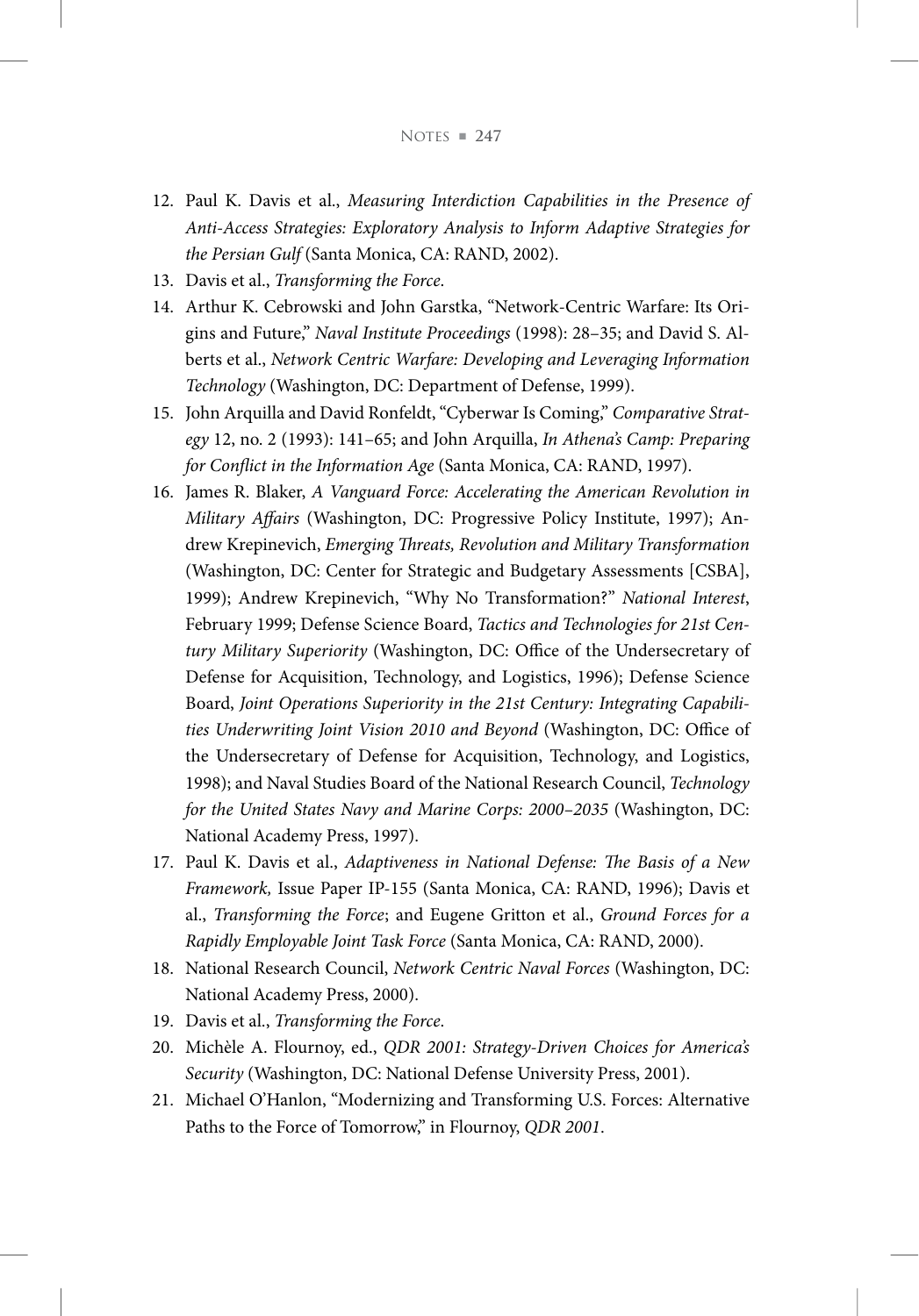- 22. Ashton B. Carter and John P. White, eds., *Keeping the Edge: Managing Defense for the Future* (Cambridge, MA: MIT Press, 2001).
- 23. United States Commission on National Security/21st Century, *Road Map for national Security: Imperative for Change*, 2001, at [http://www.milnet.com/](http://www.milnet.com/hart-rudman/index.html) [hart-rudman/index.html.](http://www.milnet.com/hart-rudman/index.html)
- 24. Bill A. Owens and Edward Offley, *Lifting the Fog of War* (New York: Farrar Straus Giroux, 2000).
- 25. David A. Ochmanek et al., *To Find and not to Yield: How Advances in Information and Firepower Can Transform Theater Warfare* (Santa Monica, CA: RAND, 1998).
- 26. Harlan K. Ullman and James P. Wade, *Shock and Awe: Achieving Rapid Dominance* (Washington, DC: National Defense University Press, 1996); and J9 Joint Futures Lab, *A Concept for Rapid Decisive Operations*, White Paper Version 2.0 (Suffolk, VA: United States Joint Forces Command, Joint Futures Lab, 2001).
- 27. See discussion of the famous critique of Lt. Gen. Paul van Riper, USMC (Ret.), during the Millennium Challenge 2002 exercise in Malcolm Gladwell, *Blink: The Power of Thinking Without Thinking* (Boston: Little, Brown, 2005).
- 28. George W. Bush, "A Period of Consequences" (the "Citadel Speech"), at [http://](http://www.citadel.edu/pao/addresses/pres_bush.html) [www.citadel.edu/pao/addresses/pres\\_bush.html.](http://www.citadel.edu/pao/addresses/pres_bush.html)
- 29. Donald H. Rumsfeld, *Executive Summary of the Report of the Commission to Assess the Ballistic Missile Threat to the United States* (Washington, DC: Department of Defense, 1998), at [http://www.fas.org/irp/threat/bm-threat.htm.](http://www.fas.org/irp/threat/bm-threat.htm)
- 30. Donald Rumsfeld, *Report of the Quadrennial Defense Review* (Washington, DC: Department of Defense, 2001).
- 31. See *Prevailing in a Well-Armed World: Devising Competitive Strategies Against Weapons Proliferation* (Carlisle, PA: Strategic Studies Institute, 2000), including a preface by Andrew Marshall and chapter 1 on competitive strategies by David Andre.
- 32. John Arquilla, *Worst Enemy: The Reluctant Transformation of the American Military* (Chicago: Ivan R. Dee, 2008).
- 33. Michael G. Vickers, *The 2001 Quadrennial Defense Review, the FY Defense Budget Request and the Way Ahead for Transformation: Meeting the Rumsfeld Test* (Washington, DC: CSBA, 2002).
- 34. See Flournoy, *QDR 2001*; and Cindy Williams, *Holding the Line: U.S. Defense Alternatives for the 21st Century* (Cambridge, MA: MIT Press, 2001).
- 35. David Firestone, "Pentagon Seeking to Deploy Missiles Before Full Testing,"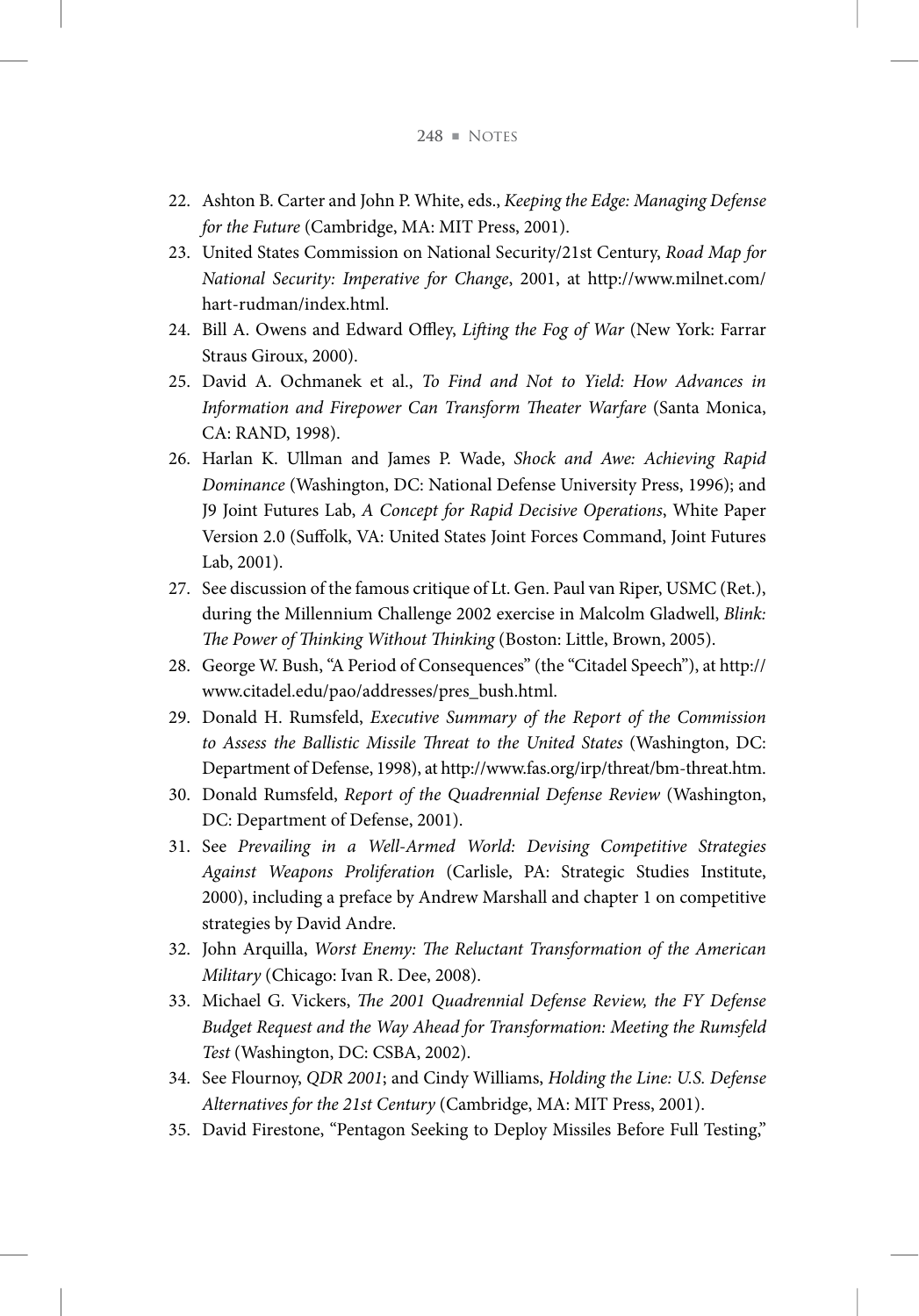*new York Times*, February 27, 2003, at [www.nytimes.com/2003/02/27/us/](http://www.nytimes.com/2003/02/27/us/pentagon-seeking-to-deploy-missiles-before-full-testing.html) [pentagon-seeking-to-deploy-missiles-before-full-testing.html.](http://www.nytimes.com/2003/02/27/us/pentagon-seeking-to-deploy-missiles-before-full-testing.html)

- 36. Stephen J. Cimbala, *Shield of Dreams: Missile Defense and U.S.-Russian nuclear Strategy* (Annapolis, MD: U.S. Naval Institute Press, 2008).
- 37. The attitude was reflected in instructions to Missile Defense Agency director Lt. Gen. Ronald Kadish (USAF) and his successor, Lt. Gen. Henry Obering (USAF). The agency proceeded with research and development (R&D) to establish what block of capabilities could be deployed at a given time, offering that up as an option for the DoD to go with or forgo, and continuing with R&D toward a next block. This "evolutionary acquisition" was in contrast to a requirements-based approach, which was consistently leading to deploying nothing. See, e.g., Gen. Ronald T. Kadish, "Testimony to Congress on the Fiscal 2005 Budget, Spring 2004" (2004), at [http://www.mda.mil/mdaLink/](http://www.mda.mil/mdaLink/html/statements.html) [html/statements.html.](http://www.mda.mil/mdaLink/html/statements.html)
- 38. See Paul K. Davis et al., *Portfolio-Analysis Methods for Assessing Capability Options* (Santa Monica, CA, RAND, 2009), chapter 2.
- 39. Paul K. Davis, *Analytic Architecture for Capabilities-Based Planning, Mission-System Analysis, and Transformation*, vol. MR-1513-OSD (Santa Monica, CA: RAND, 2002). See also Michael Fitzsimmons, "Whither Capabilities-Based Planning," *Joint Forces Quarterly* 44, no. 1 (2007).
- 40. Davis et al., *Portfolio-Analysis Methods*; and Gene Porter et al., *Portfolio Analysis in the Context of the Concept Decision Process* (Alexandria, VA: Institute for Defense Analyses, 2008).
- 41. Peter A. Wilson et al., "An Alternative Future Force: Building a Better Army," *Parameters*, Winter 2003, 19–39.
- 42. Andrew Feickert, *The Army's Future Combat System (FCS): Background and Issues for Congress*, Report RL32888 (Washington, DC: Congressional Research Service, 2005).
- 43. Alan Vick et al., *The Stryker Brigade Combat Team: Rethinking Strategic Responsiveness and Assessing Deployment Options* (Santa Monica, CA: RAND, 2002).
- 44. Michael W. Wynne and Mark D. Schaeffer, "Revitalization of Systems Engineering in DoD: Implications to Product Cost Control," *Defense AT&L Magazine*, March–April 2005, 14–17.
- 45. Downloaded from a Defense Department website: [http://www.defenselink](http://www.defenselink.mil/dodcmsshare/newsstoryPhoto/2002-01/hrs_200201051c_hr.jpg)  [.mil/dodcmsshare/newsstoryPhoto/2002-01/hrs\\_200201051c\\_hr.jpg.](http://www.defenselink.mil/dodcmsshare/newsstoryPhoto/2002-01/hrs_200201051c_hr.jpg)
- 46. Arquilla, *Worst Enemy*, 87.
- 47. See Michael R. Gordon and Gen. Bernard Trainor, *Cobra II: The Inside Story of the Invasion and Occupation of Iraq* (New York: Pantheon, 2006); Thomas E.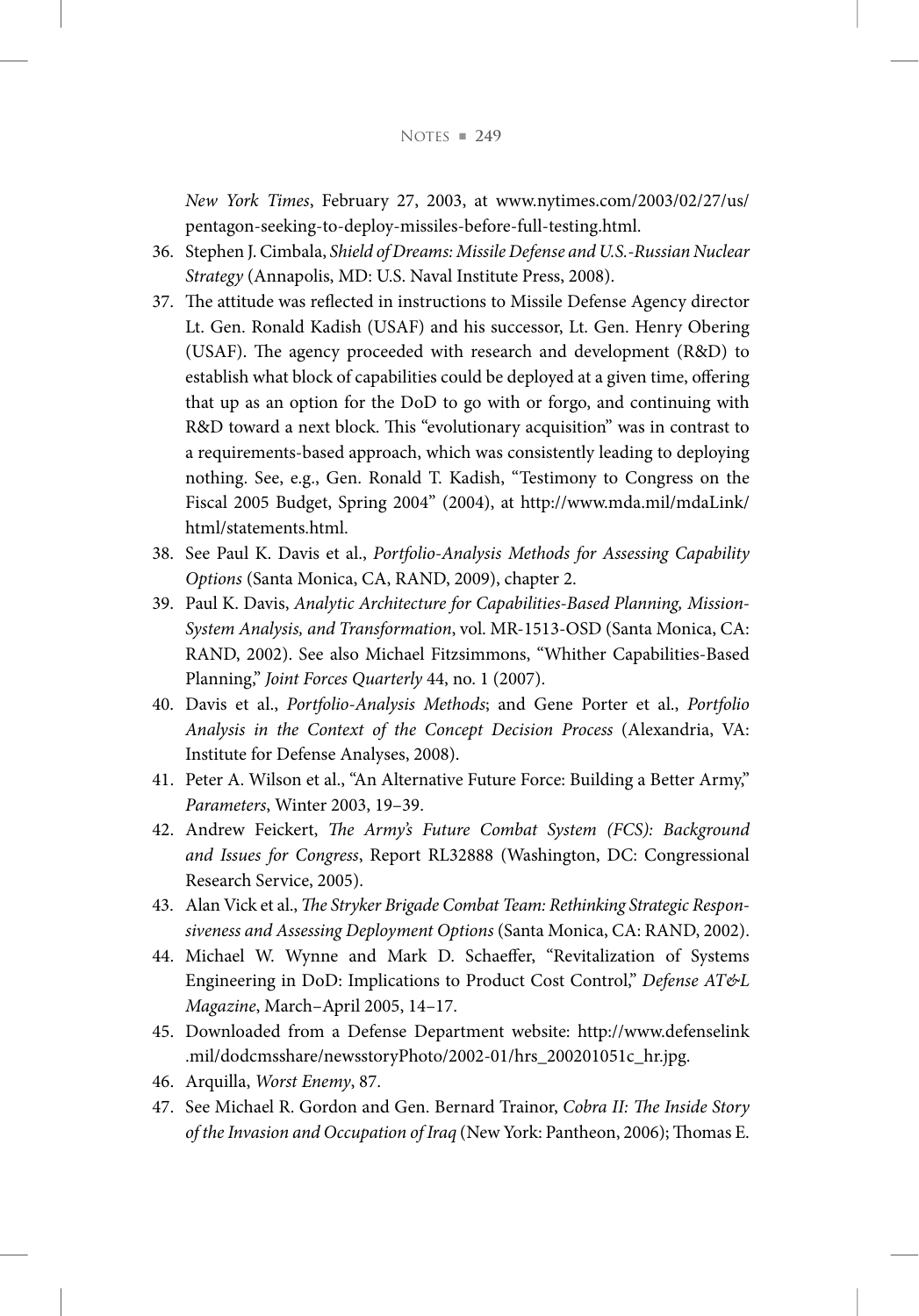Ricks, *Fiasco: The American Military Adventure in Iraq* (New York: Penguin, 2006); Tony Zinni and Tony Koltz, *The Battle for Peace: A Frontline Vision of America's Power and Purpose* (Basingstoke, UK: Palgrave Macmillan, 2007); and Nora Bensahel, *After Saddam: Prewar Planning and the Occupation of Iraq* (Santa Monica, CA: RAND, 2008). The historical force levels for stabilization had been described in a study later published in James Dobbins et al., *America's Role in nation-Building: From Germany to Iraq* (Santa Monica, CA: RAND, 2003).

- 48. See, e.g., Michael O'Hanlon, *Unfinished Business: U.S. Overseas Military Presence in the 21st Century* (Washington, DC: Center for a New American Security, 2008); and testimony by Rumsfeld and others on the Global Posture Review to the Committee on Armed Services, U.S. Senate, September 23, 2004.
- 49. Michael Vickers characterized the changes well before the QDR emerged in Michael G. Vickers, "What the QDR Should Say," *Armed Forces Journal*, February 2006.
- 50. See Ryan Henry, "Defense Transformation and the 2005 Quadrennial Defense Review," *Parameters*, Winter 2005, 5–15.
- 51. See news release at [www.defenselink.mil/comptroller/defbudget/fy2008/](http://www.defenselink.mil/comptroller/defbudget/fy2008/2008_Budget_Rollout_Release.pdf)  [2008\\_Budget\\_Rollout\\_Release.pdf.](http://www.defenselink.mil/comptroller/defbudget/fy2008/2008_Budget_Rollout_Release.pdf)
- 52. For motivations at the time, see Frederick Kagan and Michael O'Hanlon, "The Case for Larger Ground Forces," in *Bridging the Foreign Policy Divide,* Derek Chollet, Tod Lindberg, and David Shorr, eds. (New York: Routledge, 2007).
- 53. Donald Rumsfeld, *Quadrennial Defense Review Report, 2006* (Washington, DC: Department of Defense, 2006), 19.
- 54. Ibid., vi, ff.
- 55. John A. Nagl et al., *U.S. Army/Marine Corps Counterinsurgency Field Manual*  (Chicago: University of Chicago Press, 2007).
- 56. Bob Woodward, *The War Within: A Secret White House History, 2006–2008*  (New York: Simon & Schuster, 2008).
- 57. David C. Gompert and John Gordon, *War by Other Means—Building Complete and Balanced Capabilities for Counterinsurgency: RAnD Counterinsurgency Study*, vol. MG-595/2-OSD (Santa Monica, CA: RAND, 2008); and Paul K. Davis et al., *Developing Resource-Informed Strategic Assessments and Recommendations* (Santa Monica, CA: RAND, 2008).
- 58. Robert Gates, "A Balanced Strategy: Reprogramming the Pentagon for a New Age," *Foreign Affairs*, January–February 2009.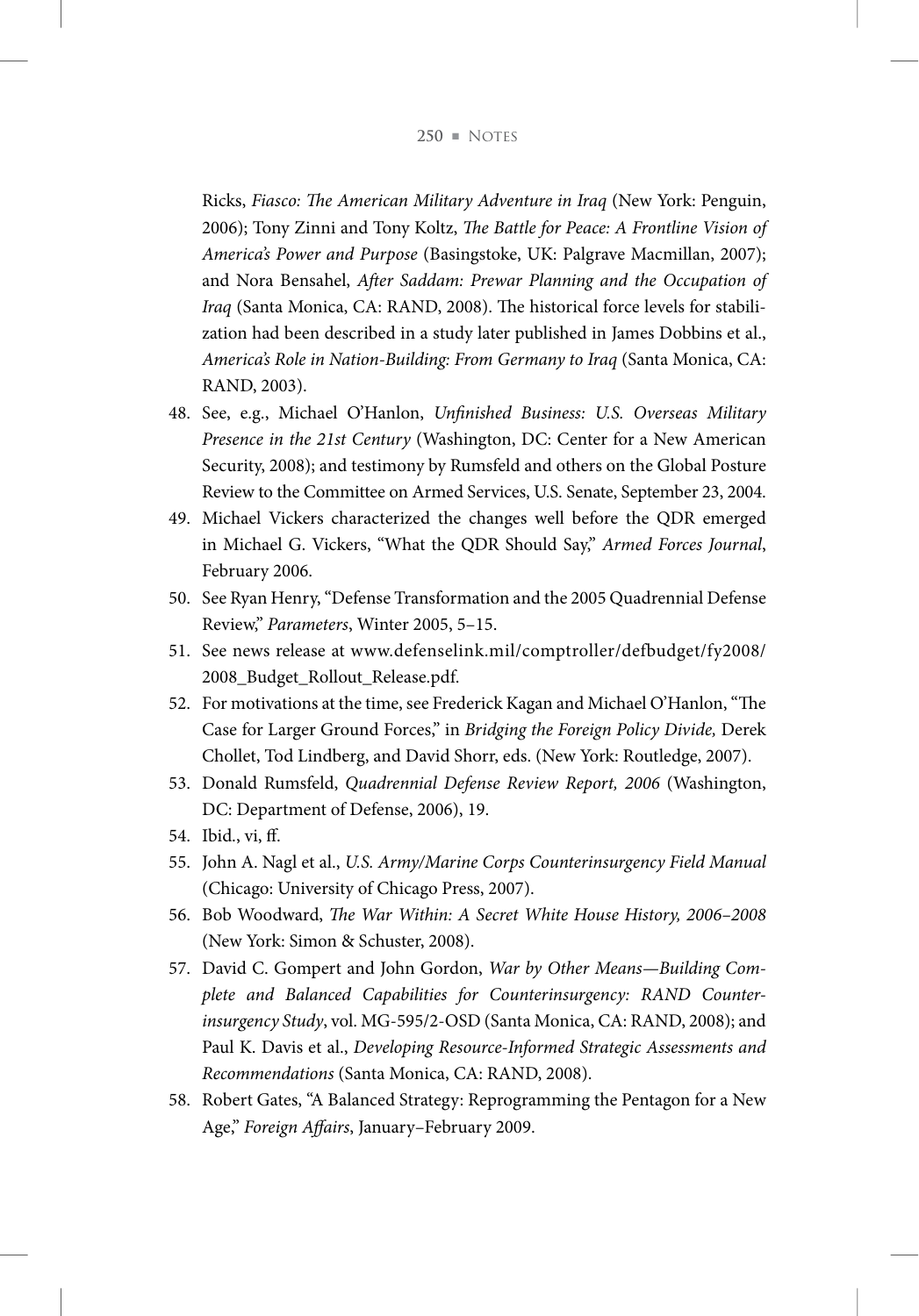- 59. See Ann Scott Tyson, "U.S. to Raise 'Irregular War' Capabilities," *Washington Post*, December 4, 2008, 4.
- 60. M. Thomas Davis, *Changing the Pentagon's Planning, Programming, and Budgeting System: Phase 2 Report* (Washington, DC: Business Executives for National Security, 2001); and Stephen Friedman, *Transforming the Department of Defense Financial Management: A Strategy for Change* (Washington, DC: GPO, 2001).
- 61. Jerry McCaffery and L. R. Jones, *Budgeting and Financial Management for national Defense* (Charlotte, NC: Information Age Publishing, 2004). This describes DoD's system and changes introduced by Rumsfeld.
- 62. See their foreword to Alain Enthoven and K. Wayne Smith, *How Much Is Enough: Shaping the Defense Program, 1961–1969* (Santa Monica, CA: RAND, 2008), a reprinting of the classic book.
- 63. Cebrowski, "What Is Transformation?" and Arthur K. Cebrowski, *Military Transformation: A Strategic Approach*, 2003, at [www.iwar.org.uk/rma/](http://www.iwar.org.uk/rma/resources/transformation) [resources/transformation.](http://www.iwar.org.uk/rma/resources/transformation) The DoD's website for the Office of Force Transformation no longer exists; see Donald H. Rumsfeld, *Transformation Planning Guidance* (Washington, DC: Department of Defense, 2003).
- 64. Peter J. Schoomaker and R. L. Brownlee, *2004 Army Transformation Roadmap*  (Washington, DC: Department of the Army, 2004); Gordon England et al., *naval Transformation Roadmap: Power and Access from the Sea* (Washington, DC: Department of the Navy, 2002); John P. Jumper and James G. Roche, *The U.S. Air Force Transformation Flight Plan*, 3rd ed. (Washington, DC: Department of the Air Force, 2004); Terry J. Pudas, "Disruptive Challenges and Accelerating Force Transformation," *Joint Force Quarterly* 42 (2006): 43– 50; and Walter P. Fairbanks, "Implementing the Transformation Vision," *Joint Force Quarterly* 42 (2006): 36–42.
- 65. Defense Science Board, *Transformation: A Progress Assessment*, vols. 1 and 2 (Washington, DC: Office of the Undersecretary of Defense for Acquisition, Technology, and Logistics, 2006); and John T. Bennett, "Interview with Ryan Henry: U.S. Principal Deputy Undersecretary of Defense for Policy," *Defense news* (2007).
- 66. Joint Defense Capabilities Study Team, *Joint Defense Capabilities Study: Improving DoD Strategic Planning, Resourcing and Execution to Satisfy Joint Capabilities* (the "Aldridge study") (Washington, DC: Department of Defense, 2004).